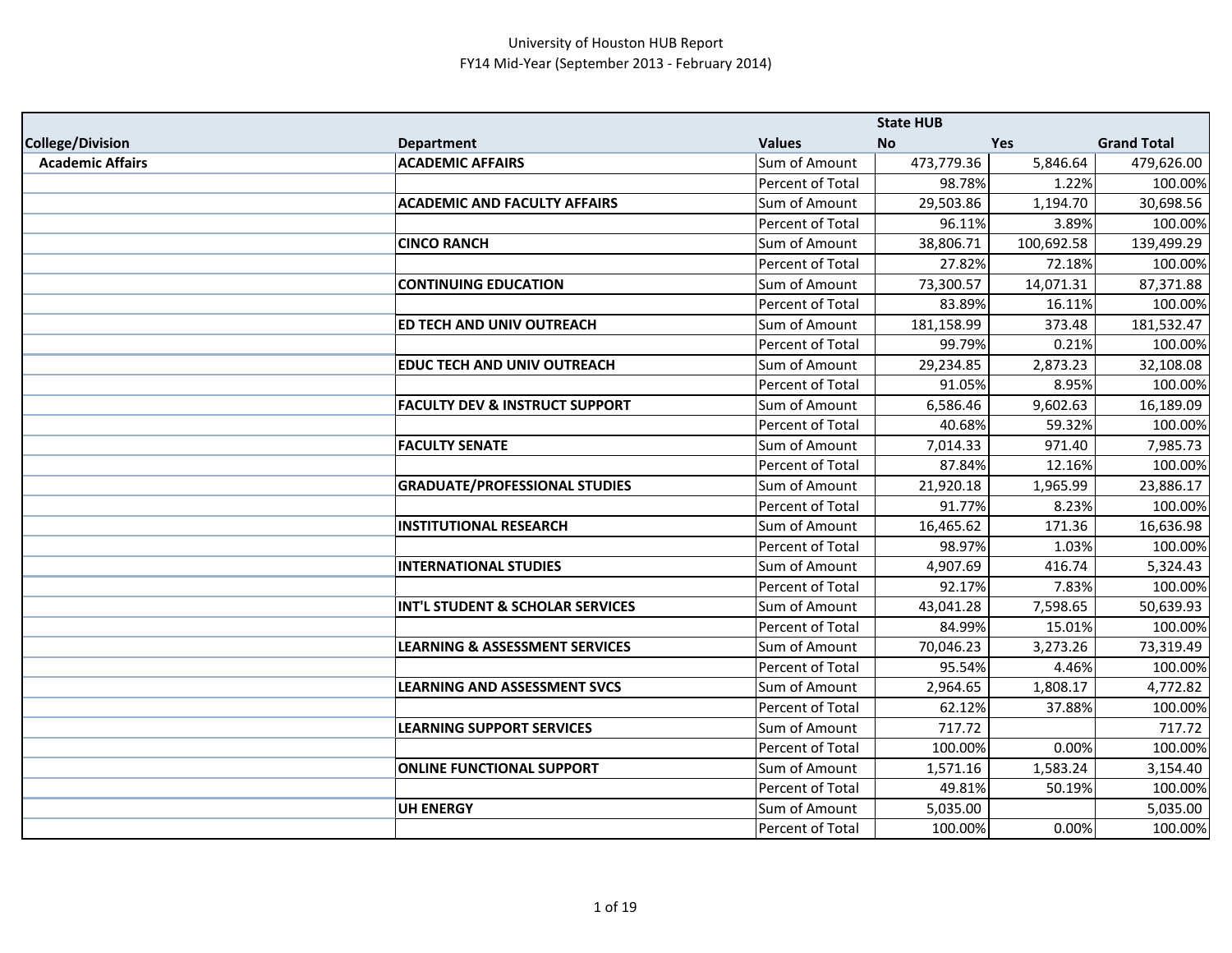|                                          |                                       |                         | <b>State HUB</b> |            |                    |
|------------------------------------------|---------------------------------------|-------------------------|------------------|------------|--------------------|
| <b>College/Division</b>                  | <b>Department</b>                     | <b>Values</b>           | <b>No</b>        | <b>Yes</b> | <b>Grand Total</b> |
| <b>Academic Affairs</b>                  | UH OFF-CAMPUS SUPPORT                 | Sum of Amount           | 265,173.37       | 134,621.31 | 399,794.68         |
|                                          |                                       | <b>Percent of Total</b> | 66.33%           | 33.67%     | 100.00%            |
|                                          | <b>UH SUGAR LAND</b>                  | Sum of Amount           | 245,606.89       | 232,844.94 | 478,451.83         |
|                                          |                                       | Percent of Total        | 51.33%           | 48.67%     | 100.00%            |
|                                          | <b>UNDERGRADUATE SCHOLARS</b>         | Sum of Amount           | 11,818.21        | 4,779.93   | 16,598.14          |
|                                          |                                       | Percent of Total        | 71.20%           | 28.80%     | 100.00%            |
|                                          | <b>UNDERGRADUATE STUDIES</b>          | Sum of Amount           | 1,909.60         | 343.00     | 2,252.60           |
|                                          |                                       | Percent of Total        | 84.77%           | 15.23%     | 100.00%            |
|                                          | <b>WRITING CENTER</b>                 | Sum of Amount           | 3,186.94         | 8,189.28   | 11,376.22          |
|                                          |                                       | Percent of Total        | 28.01%           | 71.99%     | 100.00%            |
| <b>Academic Affairs Sum of Amount</b>    |                                       |                         | 1,533,749.67     | 533,221.84 | 2,066,971.51       |
| <b>Academic Affairs Percent of Total</b> |                                       |                         | 74.20%           | 25.80%     | 100.00%            |
| <b>Administration and Finance</b>        | <b>ADMINISTRATION &amp; FINANCE</b>   | Sum of Amount           | 64,737.25        | 3,249.11   | 67,986.36          |
|                                          |                                       | Percent of Total        | 95.22%           | 4.78%      | 100.00%            |
|                                          | <b>AUXILIARY SERVICES OPERATIONS</b>  | Sum of Amount           | 139,469.60       | 6,600.14   | 146,069.74         |
|                                          |                                       | Percent of Total        | 95.48%           | 4.52%      | 100.00%            |
|                                          | <b>BUDGET</b>                         | Sum of Amount           | 2,245.07         | 980.97     | 3,226.04           |
|                                          |                                       | Percent of Total        | 69.59%           | 30.41%     | 100.00%            |
|                                          | <b>BUSINESS SERVICES</b>              | Sum of Amount           | 2,191.42         | 1,532.93   | 3,724.35           |
|                                          |                                       | Percent of Total        | 58.84%           | 41.16%     | 100.00%            |
|                                          | <b>BUSINESS SERVICES OPERATIONS</b>   | Sum of Amount           | 672.09           |            | 672.09             |
|                                          |                                       | Percent of Total        | 100.00%          | 0.00%      | 100.00%            |
|                                          | <b>CENTRAL FACILITY SERVICES</b>      | Sum of Amount           | 49,559.70        | 4,032.70   | 53,592.40          |
|                                          |                                       | Percent of Total        | 92.48%           | 7.52%      | 100.00%            |
|                                          | <b>CULLEN PERFORMANCE HALL</b>        | Sum of Amount           | 15,643.46        | 904.11     | 16,547.57          |
|                                          |                                       | Percent of Total        | 94.54%           | 5.46%      | 100.00%            |
|                                          | <b>EMERGENCY MANAGEMENT</b>           | Sum of Amount           | 68.39            | 1,014.91   | 1,083.30           |
|                                          |                                       | Percent of Total        | 6.31%            | 93.69%     | 100.00%            |
|                                          | <b>ENTERPRISE SYSTEMS</b>             | Sum of Amount           | 1,960,196.79     | 129,250.78 | 2,089,447.57       |
|                                          |                                       | Percent of Total        | 93.81%           | 6.19%      | 100.00%            |
|                                          | <b>ENVIRONMENTAL HEALTH RISK MGMT</b> | Sum of Amount           | 145,218.46       | 1,739.85   | 146,958.31         |
|                                          |                                       | Percent of Total        | 98.82%           | 1.18%      | 100.00%            |
|                                          | <b>FACILITIES MANAGEMENT</b>          | Sum of Amount           | 552,996.48       | 500,889.69 | 1,053,886.17       |
|                                          |                                       | Percent of Total        | 52.47%           | 47.53%     | 100.00%            |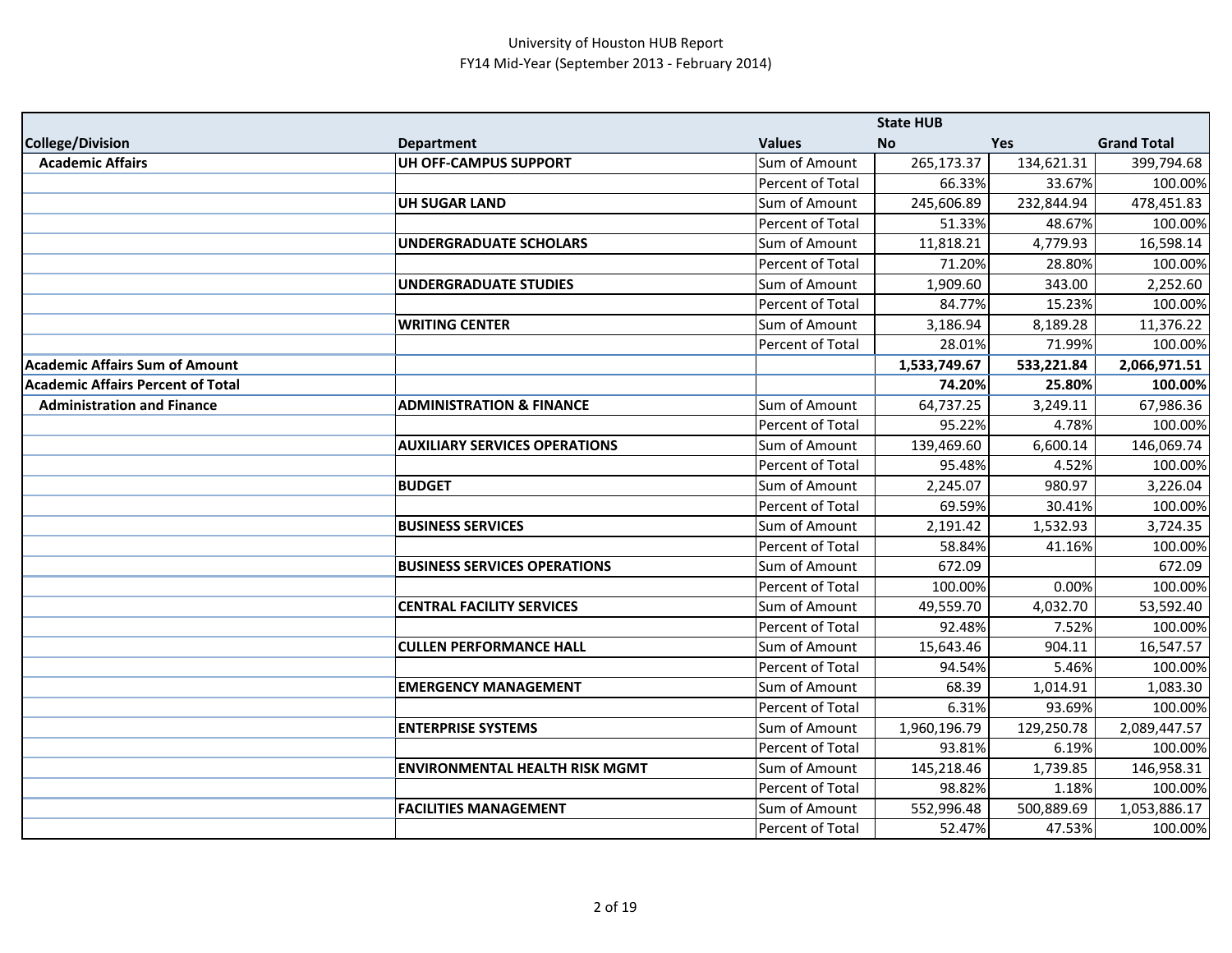|                         |                                                |                         | <b>State HUB</b> |               |                    |
|-------------------------|------------------------------------------------|-------------------------|------------------|---------------|--------------------|
| <b>College/Division</b> | <b>Department</b>                              | <b>Values</b>           | <b>No</b>        | <b>Yes</b>    | <b>Grand Total</b> |
|                         | <b>FACILITIES OPERATION &amp; MAINT</b>        | Sum of Amount           | 251,495.64       | 27,387.26     | 278,882.90         |
|                         |                                                | Percent of Total        | 90.18%           | 9.82%         | 100.00%            |
|                         | <b>FACILITIES PLANNING &amp; CONSTRUCTION</b>  | Sum of Amount           | 64,186,886.48    | 23,974,336.59 | 88,161,223.07      |
|                         |                                                | Percent of Total        | 72.81%           | 27.19%        | 100.00%            |
|                         | <b>FINANCE-A&amp;F</b>                         | Sum of Amount           | 74,129.55        | 39,791.44     | 113,920.99         |
|                         |                                                | Percent of Total        | 65.07%           | 34.93%        | 100.00%            |
|                         | <b>FINANCIAL REPORTING</b>                     | Sum of Amount           | 338.96           | 828.43        | 1,167.39           |
|                         |                                                | Percent of Total        | 29.04%           | 70.96%        | 100.00%            |
|                         | FIRE LIFE SAFETY SERVICES                      | Sum of Amount           | 1,343.67         | 111.16        | 1,454.83           |
|                         |                                                | Percent of Total        | 92.36%           | 7.64%         | 100.00%            |
|                         | HIGH PERFORMANCE COMPUTING & NETWORKS          | Sum of Amount           | 16,389.28        | 1,020.00      | 17,409.28          |
|                         |                                                | Percent of Total        | 94.14%           | 5.86%         | 100.00%            |
|                         | <b>HUMAN RESOURCES</b>                         | Sum of Amount           | 60,947.38        | 26,219.98     | 87,167.36          |
|                         |                                                | Percent of Total        | 69.92%           | 30.08%        | 100.00%            |
|                         | <b>INST - BUSINESS SERVICES</b>                | Sum of Amount           | 217,042.87       |               | 217,042.87         |
|                         |                                                | Percent of Total        | 100.00%          | 0.00%         | 100.00%            |
|                         | <b>INST - FINANCE</b>                          | Sum of Amount           | 27,798.23        | 2,560.51      | 30,358.74          |
|                         |                                                | Percent of Total        | 91.57%           | 8.43%         | 100.00%            |
|                         | <b>INST - INFORMATION TECHNOLOGY</b>           | Sum of Amount           |                  | 42,660.00     | 42,660.00          |
|                         |                                                | Percent of Total        | 0.00%            | 100.00%       | 100.00%            |
|                         | <b>INST - PLANT</b>                            | Sum of Amount           | 3,699.99         |               | 3,699.99           |
|                         |                                                | Percent of Total        | 100.00%          | 0.00%         | 100.00%            |
|                         | <b>KUHA RADIO</b>                              | Sum of Amount           | 30,991.38        | 2,211.06      | 33,202.44          |
|                         |                                                | <b>Percent of Total</b> | 93.34%           | 6.66%         | 100.00%            |
|                         | <b>KUHF RADIO</b>                              | Sum of Amount           | 215,319.69       | 29,739.25     | 245,058.94         |
|                         |                                                | Percent of Total        | 87.86%           | 12.14%        | 100.00%            |
|                         | <b>MINOR AND PLANNED PROJECTS</b>              | Sum of Amount           | 5,138,613.22     | 2,608,670.29  | 7,747,283.51       |
|                         |                                                | Percent of Total        | 66.33%           | 33.67%        | 100.00%            |
|                         | <b>NORTH ZONE CUSTODIAL</b>                    | Sum of Amount           | 14,365.75        |               | 14,365.75          |
|                         |                                                | Percent of Total        | 100.00%          | 0.00%         | 100.00%            |
|                         | <b>ONE CARD PROGRAM</b>                        | Sum of Amount           | 79,307.72        | 12,117.47     | 91,425.19          |
|                         |                                                | Percent of Total        | 86.75%           | 13.25%        | 100.00%            |
|                         | <b>PARKING &amp; TRANSPORTATION OPERATIONS</b> | Sum of Amount           | 1,158,725.42     | 160,498.92    | 1,319,224.34       |
|                         |                                                | Percent of Total        | 87.83%           | 12.17%        | 100.00%            |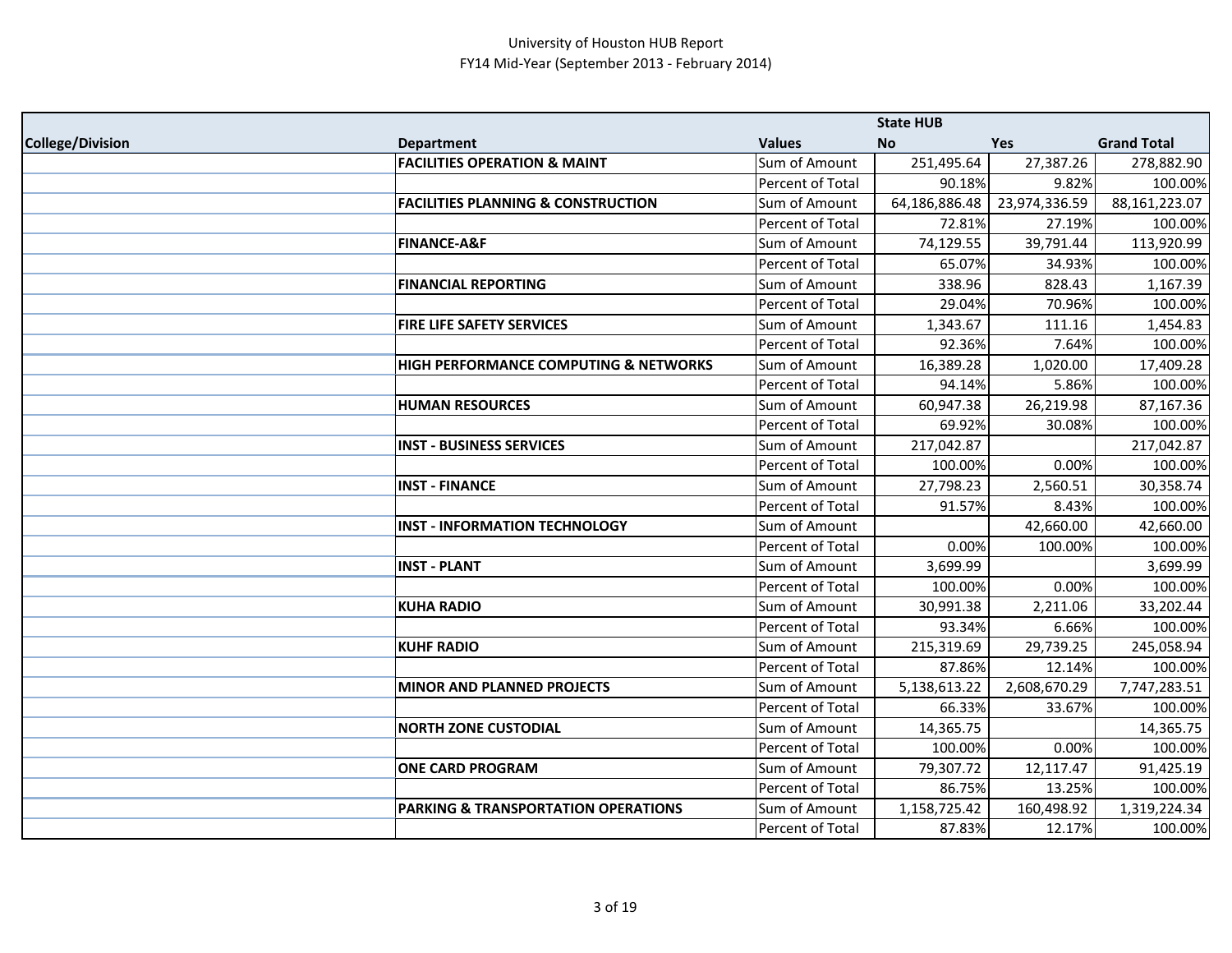|                         |                                          |                  | <b>State HUB</b> |              |                    |
|-------------------------|------------------------------------------|------------------|------------------|--------------|--------------------|
| <b>College/Division</b> | <b>Department</b>                        | <b>Values</b>    | No               | Yes          | <b>Grand Total</b> |
|                         | <b>PHY PLANT-AUTOMOTIVE</b>              | Sum of Amount    | 171,666.05       | 5,676.03     | 177,342.08         |
|                         |                                          | Percent of Total | 96.80%           | 3.20%        | 100.00%            |
|                         | PHY PLANT-GROUNDS MAINT                  | Sum of Amount    | 106,670.88       | 39,425.86    | 146,096.74         |
|                         |                                          | Percent of Total | 73.01%           | 26.99%       | 100.00%            |
|                         | PHY PLANT-SOLID WASTE                    | Sum of Amount    | 69,988.55        | 1,583.41     | 71,571.96          |
|                         |                                          | Percent of Total | 97.79%           | 2.21%        | 100.00%            |
|                         | <b>PHYSICAL PLANT</b>                    | Sum of Amount    | 1,345,583.06     | 842,496.95   | 2,188,080.01       |
|                         |                                          | Percent of Total | 61.50%           | 38.50%       | 100.00%            |
|                         | PLANNING                                 | Sum of Amount    |                  | 6,823.71     | 6,823.71           |
|                         |                                          | Percent of Total | 0.00%            | 100.00%      | 100.00%            |
|                         | <b>POLICE</b>                            | Sum of Amount    | 448,068.20       | 96,925.00    | 544,993.20         |
|                         |                                          | Percent of Total | 82.22%           | 17.78%       | 100.00%            |
|                         | <b>POSTAL SERVICES OPERATIONS</b>        | Sum of Amount    | 58,669.94        | 300.00       | 58,969.94          |
|                         |                                          | Percent of Total | 99.49%           | 0.51%        | 100.00%            |
|                         | <b>PRINTING OPERATIONS</b>               | Sum of Amount    | 89,080.36        | 3,819.76     | 92,900.12          |
|                         |                                          | Percent of Total | 95.89%           | 4.11%        | 100.00%            |
|                         | <b>PUBLIC SAFETY SYSTEMS</b>             | Sum of Amount    | 11,200.69        | 736.89       | 11,937.58          |
|                         |                                          | Percent of Total | 93.83%           | 6.17%        | 100.00%            |
|                         | <b>PURCHASED UTILITIES</b>               | Sum of Amount    | 23,156.34        |              | 23,156.34          |
|                         |                                          | Percent of Total | 100.00%          | 0.00%        | 100.00%            |
|                         | <b>REAL ESTATE SERVICES</b>              | Sum of Amount    | 7,000.00         | 10.85        | 7,010.85           |
|                         |                                          | Percent of Total | 99.85%           | 0.15%        | 100.00%            |
|                         | <b>RISK MANAGEMENT</b>                   | Sum of Amount    | 16,752.07        | 2,275.38     | 19,027.45          |
|                         |                                          | Percent of Total | 88.04%           | 11.96%       | 100.00%            |
|                         | <b>SERVICE LEVEL AGREEMENT</b>           | Sum of Amount    | 80,195.28        | 853,803.11   | 933,998.39         |
|                         |                                          | Percent of Total | 8.59%            | 91.41%       | 100.00%            |
|                         | <b>SKILLED TRADES</b>                    | Sum of Amount    | 44,720.68        | 141,851.42   | 186,572.10         |
|                         |                                          | Percent of Total | 23.97%           | 76.03%       | 100.00%            |
|                         | <b>STUDENT FINANCIAL SERVICES</b>        | Sum of Amount    | 63,660.32        | 18,215.08    | 81,875.40          |
|                         |                                          | Percent of Total | 77.75%           | 22.25%       | 100.00%            |
|                         | <b>TAX ACCOUNTING</b>                    | Sum of Amount    | 4,931.08         |              | 4,931.08           |
|                         |                                          | Percent of Total | 100.00%          | 0.00%        | 100.00%            |
|                         | <b>TECHNOLOGY SERVICES &amp; SUPPORT</b> | Sum of Amount    | 1,247,917.80     | 2,117,450.92 | 3,365,368.72       |
|                         |                                          | Percent of Total | 37.08%           | 62.92%       | 100.00%            |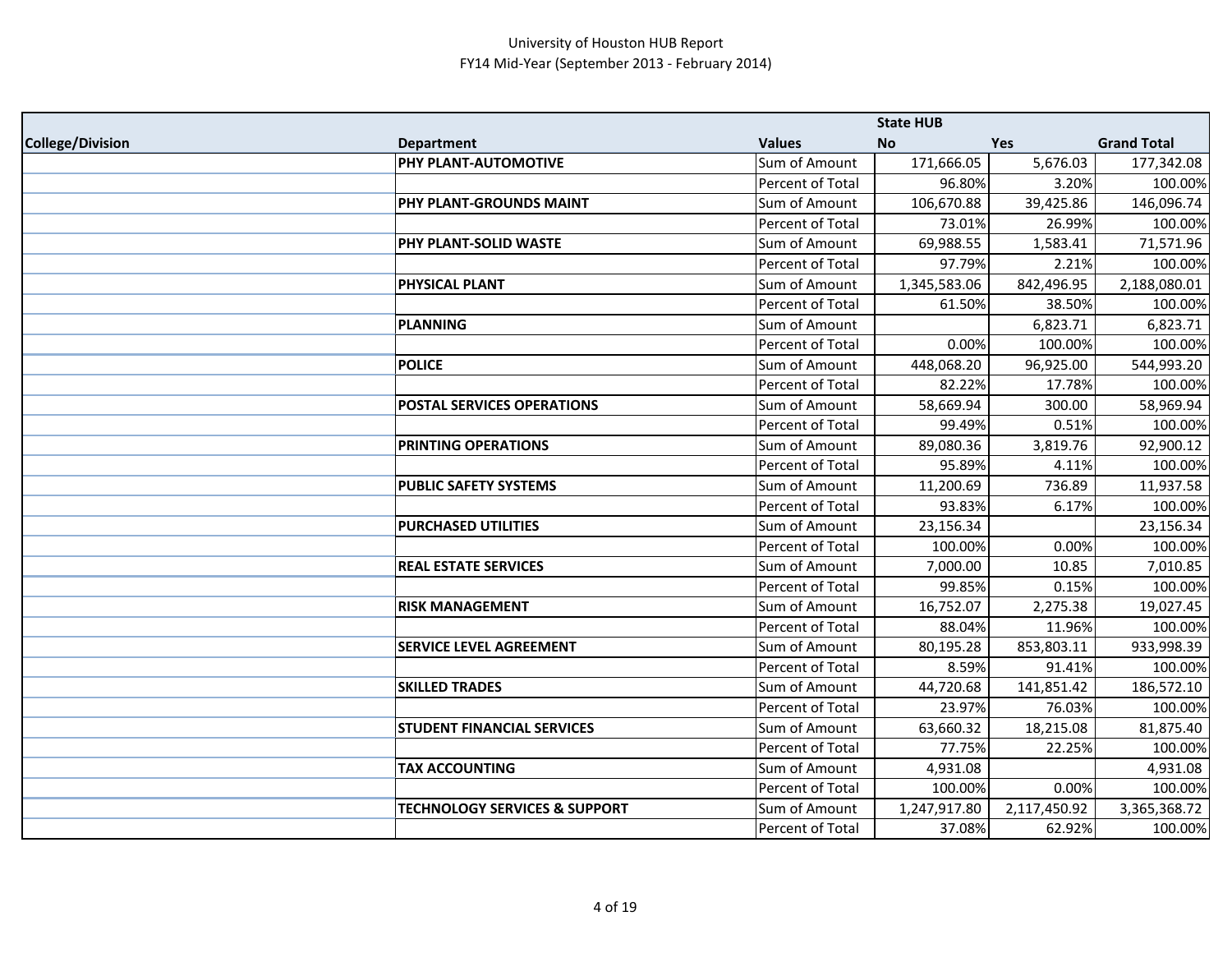|                                                    |                                             |                  | <b>State HUB</b> |               |                    |
|----------------------------------------------------|---------------------------------------------|------------------|------------------|---------------|--------------------|
| <b>College/Division</b>                            | <b>Department</b>                           | <b>Values</b>    | <b>No</b>        | <b>Yes</b>    | <b>Grand Total</b> |
|                                                    | TV PUBLIC BROADCASTING                      | Sum of Amount    | 299,351.23       | 42,188.69     | 341,539.92         |
|                                                    |                                             | Percent of Total | 87.65%           | 12.35%        | 100.00%            |
|                                                    | UH SPORTS AND ENTERTAINMENT SVC             | Sum of Amount    | 239,626.11       | 5,980.80      | 245,606.91         |
|                                                    |                                             | Percent of Total | 97.56%           | 2.44%         | 100.00%            |
|                                                    | <b>UIT SECURITY</b>                         | Sum of Amount    | 79,445.71        | 78,981.24     | 158,426.95         |
|                                                    |                                             | Percent of Total | 50.15%           | 49.85%        | 100.00%            |
|                                                    | <b>UNIV INFORMATION TECH PROJECTS</b>       | Sum of Amount    | 91,579.06        | 402.25        | 91,981.31          |
|                                                    |                                             | Percent of Total | 99.56%           | 0.44%         | 100.00%            |
|                                                    | UNIV PROPERTY SERVICES OPERATIONS           | Sum of Amount    | 1,981,429.44     | 162,260.75    | 2,143,690.19       |
|                                                    |                                             | Percent of Total | 92.43%           | 7.57%         | 100.00%            |
|                                                    | UNIVERSITY INFORMATION TECHNOLOGY           | Sum of Amount    | 29,323.65        | 4,370.19      | 33,693.84          |
|                                                    |                                             | Percent of Total | 87.03%           | 12.97%        | 100.00%            |
| <b>Administration and Finance Sum of Amount</b>    |                                             |                  | 80,920,410.44    | 32,003,925.84 | 112,924,336.28     |
| <b>Administration and Finance Percent of Total</b> |                                             |                  | 71.66%           | 28.34%        | 100.00%            |
| Architecture                                       | <b>ARCHITECTURE</b>                         | Sum of Amount    | 750.87           |               | 750.87             |
|                                                    |                                             | Percent of Total | 100.00%          | 0.00%         | 100.00%            |
|                                                    | <b>DEAN, ARCHITECTURE</b>                   | Sum of Amount    | 244,738.12       | 24,081.60     | 268,819.72         |
|                                                    |                                             | Percent of Total | 91.04%           | 8.96%         | 100.00%            |
| <b>Architecture Sum of Amount</b>                  |                                             |                  | 245,488.99       | 24,081.60     | 269,570.59         |
| <b>Architecture Percent of Total</b>               |                                             |                  | 91.07%           | 8.93%         | 100.00%            |
| <b>Business Administration</b>                     | <b>ACCOUNTANCY AND TAXATION</b>             | Sum of Amount    | 11,948.19        | 11,601.83     | 23,550.02          |
|                                                    |                                             | Percent of Total | 50.74%           | 49.26%        | 100.00%            |
|                                                    | <b>ACCOUNTING CERTIFICATE PROGRAM</b>       | Sum of Amount    | 2,425.85         | 1,637.56      | 4,063.41           |
|                                                    |                                             | Percent of Total | 59.70%           | 40.30%        | 100.00%            |
|                                                    | <b>BAUER CAREER SERVICES CTR</b>            | Sum of Amount    | 62,037.45        | 5,859.42      | 67,896.87          |
|                                                    |                                             | Percent of Total | 91.37%           | 8.63%         | 100.00%            |
|                                                    | <b>BAUER COMMUNICATIONS</b>                 | Sum of Amount    | 65,996.74        | 5,350.25      | 71,346.99          |
|                                                    |                                             | Percent of Total | 92.50%           | 7.50%         | 100.00%            |
|                                                    | <b>BAUER DIVISION OF TECHNOLOGY</b>         | Sum of Amount    | 43,284.93        | 28,313.89     | 71,598.82          |
|                                                    |                                             | Percent of Total | 60.45%           | 39.55%        | 100.00%            |
|                                                    | <b>BAUER EXTERNAL RELATIONS DEPT</b>        | Sum of Amount    |                  | 1,917.73      | 1,917.73           |
|                                                    |                                             | Percent of Total | 0.00%            | 100.00%       | 100.00%            |
|                                                    | <b>BAUER GRADUATE PROFESSIONAL PROGRAMS</b> | Sum of Amount    | 79,819.47        | 21,986.28     | 101,805.75         |
|                                                    |                                             | Percent of Total | 78.40%           | 21.60%        | 100.00%            |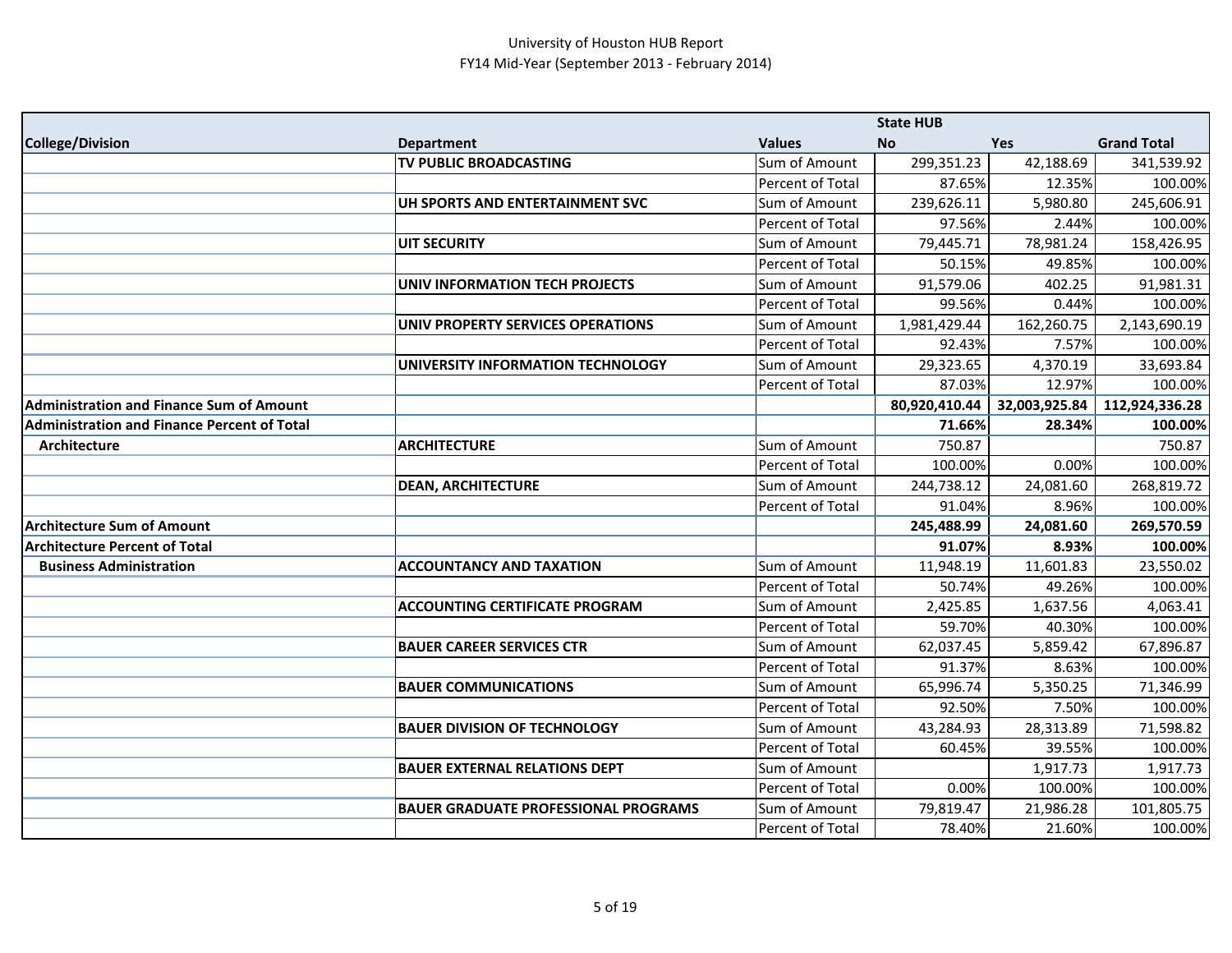|                                                 |                                              |                  | <b>State HUB</b> |            |                    |
|-------------------------------------------------|----------------------------------------------|------------------|------------------|------------|--------------------|
| <b>College/Division</b>                         | <b>Department</b>                            | <b>Values</b>    | <b>No</b>        | Yes        | <b>Grand Total</b> |
|                                                 | <b>BAUER MARKETING INITIATIVES</b>           | Sum of Amount    | 42,791.14        | 770.00     | 43,561.14          |
|                                                 |                                              | Percent of Total | 98.23%           | 1.77%      | 100.00%            |
|                                                 | <b>DEAN'S OFFICE, BAUER COLLEGE</b>          | Sum of Amount    | 634,223.08       | 217,023.70 | 851,246.78         |
|                                                 |                                              | Percent of Total | 74.51%           | 25.49%     | 100.00%            |
|                                                 | <b>DECISION AND INFORMATION SCIEN</b>        | Sum of Amount    | 39,529.40        | 7,605.66   | 47,135.06          |
|                                                 |                                              | Percent of Total | 83.86%           | 16.14%     | 100.00%            |
|                                                 | <b>EXECUTIVE DEGREE PROGRAMS</b>             | Sum of Amount    | 229,806.34       | 19,307.53  | 249,113.87         |
|                                                 |                                              | Percent of Total | 92.25%           | 7.75%      | 100.00%            |
|                                                 | <b>FINANCE-BAUER COLLEGE</b>                 | Sum of Amount    | 23,153.90        | 3,532.59   | 26,686.49          |
|                                                 |                                              | Percent of Total | 86.76%           | 13.24%     | 100.00%            |
|                                                 | <b>MANAGEMENT-BAUER COLLEGE</b>              | Sum of Amount    | 17,505.02        | 4,709.02   | 22,214.04          |
|                                                 |                                              | Percent of Total | 78.80%           | 21.20%     | 100.00%            |
|                                                 | <b>MARKETING-BAUER COLLEGE</b>               | Sum of Amount    | 14,628.63        | 4,405.40   | 19,034.03          |
|                                                 |                                              | Percent of Total | 76.86%           | 23.14%     | 100.00%            |
|                                                 | <b>SALES EXCELLENCE INSTITUTE</b>            | Sum of Amount    | 42,907.38        | 26,341.65  | 69,249.03          |
|                                                 |                                              | Percent of Total | 61.96%           | 38.04%     | 100.00%            |
|                                                 | <b>SMALL BUSINESS DEV CENTER</b>             | Sum of Amount    | 260,984.76       | 28,681.18  | 289,665.94         |
|                                                 |                                              | Percent of Total | 90.10%           | 9.90%      | 100.00%            |
|                                                 | <b>UNDERGRAD BUSINESS PROG</b>               | Sum of Amount    | 36,466.90        | 12,037.88  | 48,504.78          |
|                                                 |                                              | Percent of Total | 75.18%           | 24.82%     | 100.00%            |
|                                                 | <b>WOLFF CTR FOR ENTREPRENEURSHIP</b>        | Sum of Amount    | 15,095.68        | 2,690.33   | 17,786.01          |
|                                                 |                                              | Percent of Total | 84.87%           | 15.13%     | 100.00%            |
| <b>Business Administration Sum of Amount</b>    |                                              |                  | 1,622,604.86     | 403,771.90 | 2,026,376.76       |
| <b>Business Administration Percent of Total</b> |                                              |                  | 80.07%           | 19.93%     | 100.00%            |
| <b>Chancellor/President</b>                     | <b>BASEBALL</b>                              | Sum of Amount    | 57,763.77        | 1,313.13   | 59,076.90          |
|                                                 |                                              | Percent of Total | 97.78%           | 2.22%      | 100.00%            |
|                                                 | <b>COMMUNITY RELATIONS &amp; INST ACCESS</b> | Sum of Amount    | 3,713.38         | 724.98     | 4,438.36           |
|                                                 |                                              | Percent of Total | 83.67%           | 16.33%     | 100.00%            |
|                                                 | <b>FOOTBALL</b>                              | Sum of Amount    | 741,137.28       | 81,112.86  | 822,250.14         |
|                                                 |                                              | Percent of Total | 90.14%           | 9.86%      | 100.00%            |
|                                                 | <b>INACTIVE MEN'S BASKETBALL</b>             | Sum of Amount    | 6,361.69         | 100.00     | 6,461.69           |
|                                                 |                                              | Percent of Total | 98.45%           | 1.55%      | 100.00%            |
|                                                 | <b>INTERCOLLEGIATE ATHLETICS</b>             | Sum of Amount    | 1,257,124.13     | 40,205.57  | 1,297,329.70       |
|                                                 |                                              | Percent of Total | 96.90%           | 3.10%      | 100.00%            |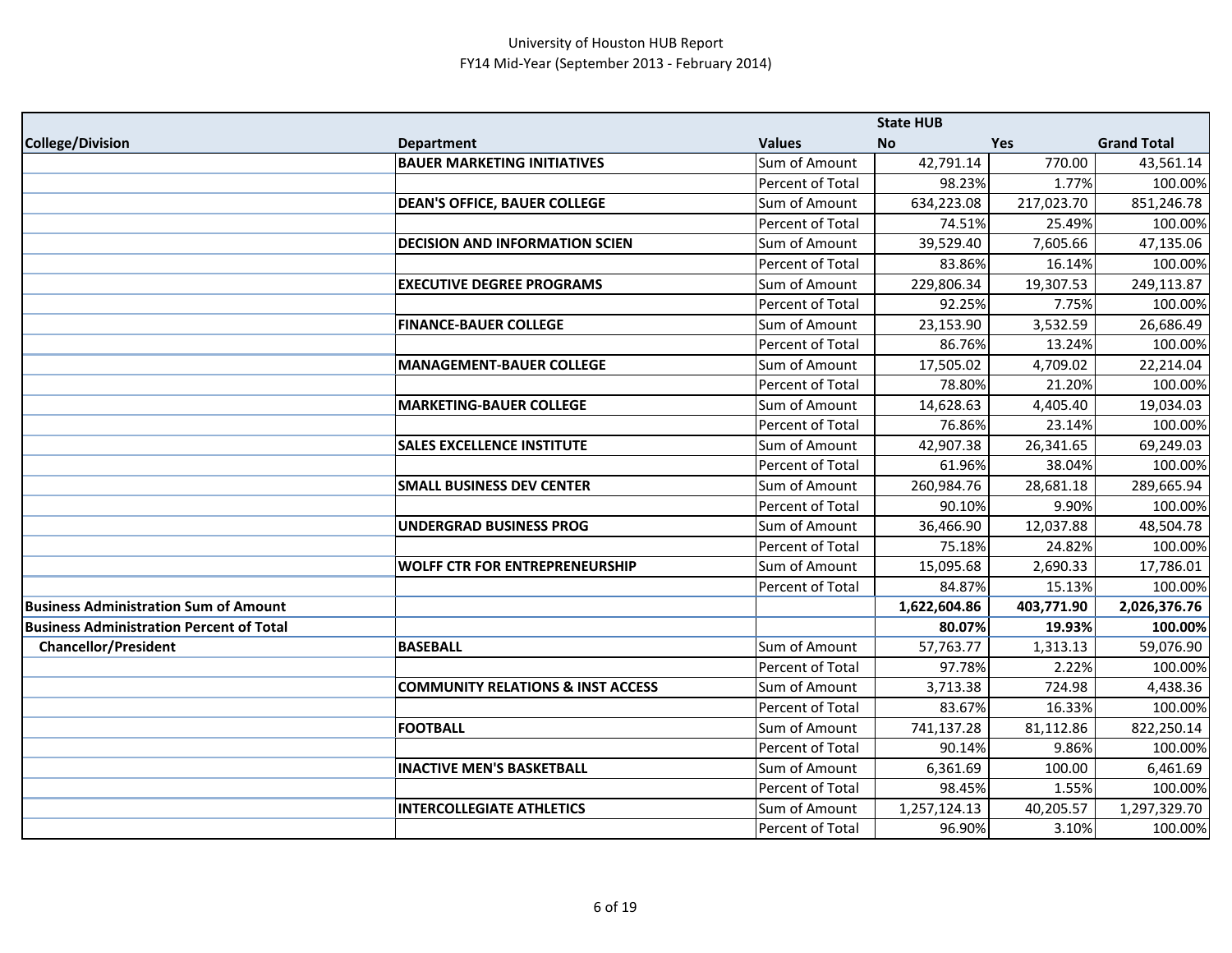|                                              |                                          |                  | <b>State HUB</b> |            |                    |
|----------------------------------------------|------------------------------------------|------------------|------------------|------------|--------------------|
| <b>College/Division</b>                      | <b>Department</b>                        | <b>Values</b>    | <b>No</b>        | Yes        | <b>Grand Total</b> |
| <b>Chancellor/President</b>                  | <b>MEN'S BASKETBALL</b>                  | Sum of Amount    | 84,028.43        | 3,890.15   | 87,918.58          |
|                                              |                                          | Percent of Total | 95.58%           | 4.42%      | 100.00%            |
|                                              | <b>MEN'S GOLF</b>                        | Sum of Amount    | 23,708.87        | 1,017.19   | 24,726.06          |
|                                              |                                          | Percent of Total | 95.89%           | 4.11%      | 100.00%            |
|                                              | <b>MEN'S TRACK AND FIELD</b>             | Sum of Amount    | 137,093.31       | 3,943.01   | 141,036.32         |
|                                              |                                          | Percent of Total | 97.20%           | 2.80%      | 100.00%            |
|                                              | OFFICE EQUAL OPPORTUNITY SRVS            | Sum of Amount    | 7,438.81         | 1,294.77   | 8,733.58           |
|                                              |                                          | Percent of Total | 85.17%           | 14.83%     | 100.00%            |
|                                              | <b>OFFICE OF SPECIAL EVENTS</b>          | Sum of Amount    | 151,483.74       | 19,792.97  | 171,276.71         |
|                                              |                                          | Percent of Total | 88.44%           | 11.56%     | 100.00%            |
|                                              | <b>PRESIDENT</b>                         | Sum of Amount    | 47,134.25        | 13,348.66  | 60,482.91          |
|                                              |                                          | Percent of Total | 77.93%           | 22.07%     | 100.00%            |
|                                              | <b>STAFF COUNCIL</b>                     | Sum of Amount    | 7,868.22         | 3,000.00   | 10,868.22          |
|                                              |                                          | Percent of Total | 72.40%           | 27.60%     | 100.00%            |
|                                              | <b>WOMEN'S BASKETBALL</b>                | Sum of Amount    | 52,256.04        | 2,934.89   | 55,190.93          |
|                                              |                                          | Percent of Total | 94.68%           | 5.32%      | 100.00%            |
|                                              | <b>WOMEN'S SOCCER</b>                    | Sum of Amount    | 38,095.97        | 686.64     | 38,782.61          |
|                                              |                                          | Percent of Total | 98.23%           | 1.77%      | 100.00%            |
|                                              | <b>WOMEN'S SOFTBALL</b>                  | Sum of Amount    | 20,887.12        | 255.44     | 21,142.56          |
|                                              |                                          | Percent of Total | 98.79%           | 1.21%      | 100.00%            |
|                                              | <b>WOMEN'S SWIMMING &amp; DIVING</b>     | Sum of Amount    | 27,896.60        | 415.19     | 28,311.79          |
|                                              |                                          | Percent of Total | 98.53%           | 1.47%      | 100.00%            |
|                                              | <b>WOMEN'S TENNIS</b>                    | Sum of Amount    | 15,707.24        | 4.20       | 15,711.44          |
|                                              |                                          | Percent of Total | 99.97%           | 0.03%      | 100.00%            |
|                                              | <b>WOMEN'S VOLLEYBALL</b>                | Sum of Amount    | 41,139.60        | 258.75     | 41,398.35          |
|                                              |                                          | Percent of Total | 99.37%           | 0.63%      | 100.00%            |
| <b>Chancellor/President Sum of Amount</b>    |                                          |                  | 2,720,838.45     | 174,298.40 | 2,895,136.85       |
| <b>Chancellor/President Percent of Total</b> |                                          |                  | 93.98%           | 6.02%      | 100.00%            |
| <b>Education</b>                             | <b>ASIAN AMERICAN STUDIES</b>            | Sum of Amount    | 6,982.35         | 739.40     | 7,721.75           |
|                                              |                                          | Percent of Total | 90.42%           | 9.58%      | 100.00%            |
|                                              | <b>CENTER FOR INFO TECH IN EDUCATION</b> | Sum of Amount    | 51,487.04        | 31,573.70  | 83,060.74          |
|                                              |                                          | Percent of Total | 61.99%           | 38.01%     | 100.00%            |
|                                              | <b>CHARTER SCHOOL</b>                    | Sum of Amount    | 75,366.24        | 9,513.75   | 84,879.99          |
|                                              |                                          | Percent of Total | 88.79%           | 11.21%     | 100.00%            |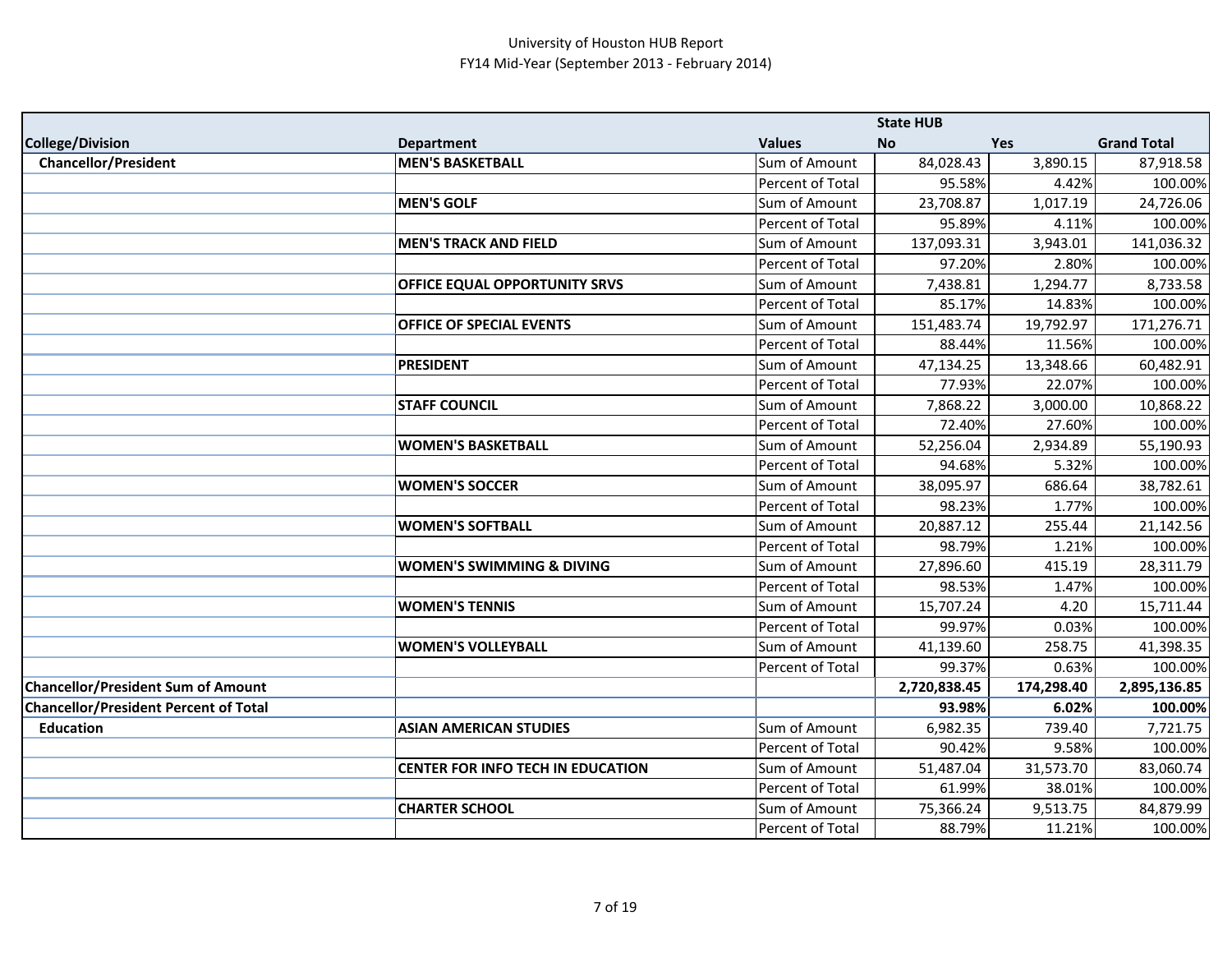|                                   |                                           |                         | <b>State HUB</b> |            |                    |
|-----------------------------------|-------------------------------------------|-------------------------|------------------|------------|--------------------|
| <b>College/Division</b>           | <b>Department</b>                         | <b>Values</b>           | <b>No</b>        | <b>Yes</b> | <b>Grand Total</b> |
| <b>Education</b>                  | <b>CONSISTENCY MGMT &amp; COOP DISCIP</b> | Sum of Amount           | 7,907.24         | 3,696.33   | 11,603.57          |
|                                   |                                           | Percent of Total        | 68.14%           | 31.86%     | 100.00%            |
|                                   | <b>CURRICULUM AND INSTRUCTION</b>         | Sum of Amount           | 159,578.37       | 7,669.20   | 167,247.57         |
|                                   |                                           | <b>Percent of Total</b> | 95.41%           | 4.59%      | 100.00%            |
|                                   | <b>DEAN, EDUCATION</b>                    | Sum of Amount           | 152,280.88       | 29,081.11  | 181,361.99         |
|                                   |                                           | Percent of Total        | 83.97%           | 16.03%     | 100.00%            |
|                                   | <b>EDUCATIONAL PSYCHOLOGY</b>             | Sum of Amount           | 104,807.19       | 23,922.22  | 128,729.41         |
|                                   |                                           | Percent of Total        | 81.42%           | 18.58%     | 100.00%            |
|                                   | <b>INSTITUTE FOR URBAN EDUCATION</b>      | Sum of Amount           | 2,289.98         | 268.17     | 2,558.15           |
|                                   |                                           | Percent of Total        | 89.52%           | 10.48%     | 100.00%            |
| <b>Education Sum of Amount</b>    |                                           |                         | 560,699.29       | 106,463.88 | 667,163.17         |
| <b>Education Percent of Total</b> |                                           |                         | 84.04%           | 15.96%     | 100.00%            |
| <b>Engineering</b>                | <b>BIOMEDICAL ENGINEERING</b>             | Sum of Amount           | 781,295.55       | 12,549.53  | 793,845.08         |
|                                   |                                           | Percent of Total        | 98.42%           | 1.58%      | 100.00%            |
|                                   | <b>CHEMICAL ENGINEERING</b>               | Sum of Amount           | 947,110.89       | 30,730.39  | 977,841.28         |
|                                   |                                           | Percent of Total        | 96.86%           | 3.14%      | 100.00%            |
|                                   | <b>CIVIL ENGINEERING</b>                  | Sum of Amount           | 788,168.47       | 35,677.98  | 823,846.45         |
|                                   |                                           | Percent of Total        | 95.67%           | 4.33%      | 100.00%            |
|                                   | <b>COMPOSITE ENGR APPLICATIONS CT</b>     | Sum of Amount           | 4,506.48         |            | 4,506.48           |
|                                   |                                           | Percent of Total        | 100.00%          | 0.00%      | 100.00%            |
|                                   | <b>COOPERATIVE ENGINEERING</b>            | Sum of Amount           | 2.91             |            | 2.91               |
|                                   |                                           | Percent of Total        | 100.00%          | 0.00%      | 100.00%            |
|                                   | <b>CTR FOR INNOVATIVE GROUTING</b>        | Sum of Amount           | 40,281.15        | 80.26      | 40,361.41          |
|                                   |                                           | Percent of Total        | 99.80%           | 0.20%      | 100.00%            |
|                                   | <b>DEAN, ENGINEERING</b>                  | Sum of Amount           | 607,993.75       | 37,633.90  | 645,627.65         |
|                                   |                                           | Percent of Total        | 94.17%           | 5.83%      | 100.00%            |
|                                   | <b>ELECTRICAL ENGINEERING</b>             | Sum of Amount           | 663,299.29       | 53,984.30  | 717,283.59         |
|                                   |                                           | Percent of Total        | 92.47%           | 7.53%      | 100.00%            |
|                                   | <b>ENGINEERING SERVICES</b>               | Sum of Amount           | 15,788.97        | 1,143.99   | 16,932.96          |
|                                   |                                           | Percent of Total        | 93.24%           | 6.76%      | 100.00%            |
|                                   | <b>INDUSTRIAL ENGINEERING</b>             | Sum of Amount           | 66,726.27        | 4,259.29   | 70,985.56          |
|                                   |                                           | Percent of Total        | 94.00%           | 6.00%      | 100.00%            |
|                                   | <b>INTEGRATED BIO &amp; NANO SYSTEM</b>   | Sum of Amount           | 3,486.42         | 97.16      | 3,583.58           |
|                                   |                                           | Percent of Total        | 97.29%           | 2.71%      | 100.00%            |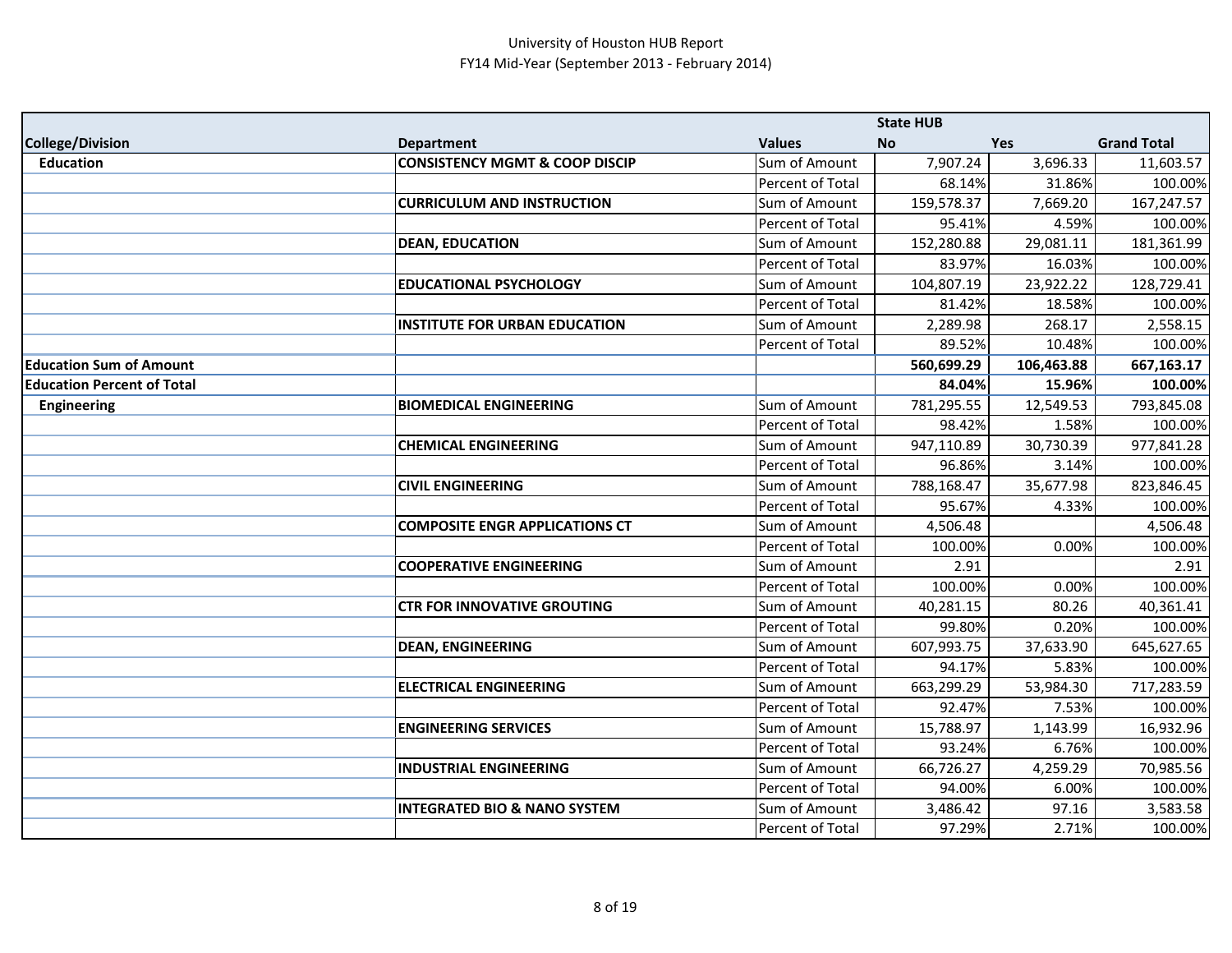|                                        |                                         |                  | <b>State HUB</b> |            |                    |
|----------------------------------------|-----------------------------------------|------------------|------------------|------------|--------------------|
| <b>College/Division</b>                | <b>Department</b>                       | <b>Values</b>    | <b>No</b>        | Yes        | <b>Grand Total</b> |
| <b>Engineering</b>                     | <b>MECHANICAL ENGINEERING</b>           | Sum of Amount    | 603,932.60       | 344,264.97 | 948,197.57         |
|                                        |                                         | Percent of Total | 63.69%           | 36.31%     | 100.00%            |
|                                        | NATL CTR FOR AIRBORNE LASER MAPPING     | Sum of Amount    | 103,481.69       | 2,275.93   | 105,757.62         |
|                                        |                                         | Percent of Total | 97.85%           | 2.15%      | 100.00%            |
|                                        | TX HURRICANE CTR INVT TECH              | Sum of Amount    | 372.96           |            | 372.96             |
|                                        |                                         | Percent of Total | 100.00%          | 0.00%      | 100.00%            |
|                                        | <b>WIND ENERGY CENTER</b>               | Sum of Amount    | 44,295.24        | 897.76     | 45,193.00          |
|                                        |                                         | Percent of Total | 98.01%           | 1.99%      | 100.00%            |
| <b>Engineering Sum of Amount</b>       |                                         |                  | 4,670,742.64     | 523,595.46 | 5,194,338.10       |
| <b>Engineering Percent of Total</b>    |                                         |                  | 89.92%           | 10.08%     | 100.00%            |
| <b>Graduate College of Social Work</b> | <b>ADMISSIONS-GCSW</b>                  | Sum of Amount    | 14,176.70        | 923.80     | 15,100.50          |
|                                        |                                         | Percent of Total | 93.88%           | 6.12%      | 100.00%            |
|                                        | <b>ALUMNI &amp; CAREER SERVICES</b>     | Sum of Amount    | 1,844.18         | 1,271.78   | 3,115.96           |
|                                        |                                         | Percent of Total | 59.18%           | 40.82%     | 100.00%            |
|                                        | <b>AMERICAN HUMANICS</b>                | Sum of Amount    | 363.80           | 601.68     | 965.48             |
|                                        |                                         | Percent of Total | 37.68%           | 62.32%     | 100.00%            |
|                                        | <b>CHILD &amp; FAMILY CENTER</b>        | Sum of Amount    | 12,136.08        | 5,513.54   | 17,649.62          |
|                                        |                                         | Percent of Total | 68.76%           | 31.24%     | 100.00%            |
|                                        | <b>CTR FOR HEALTH EQUITY &amp; EVAL</b> | Sum of Amount    | 2,792.68         |            | 2,792.68           |
|                                        |                                         | Percent of Total | 100.00%          | 0.00%      | 100.00%            |
|                                        | <b>DEAN, SOCIAL WORK</b>                | Sum of Amount    | 28,811.10        | 9,483.59   | 38,294.69          |
|                                        |                                         | Percent of Total | 75.24%           | 24.76%     | 100.00%            |
|                                        | <b>DEVELOPMENT-GCSW</b>                 | Sum of Amount    | 806.56           | 589.48     | 1,396.04           |
|                                        |                                         | Percent of Total | 57.77%           | 42.23%     | 100.00%            |
|                                        | <b>FIELD OFFICE</b>                     | Sum of Amount    | 233.63           | 715.17     | 948.80             |
|                                        |                                         | Percent of Total | 24.62%           | 75.38%     | 100.00%            |
|                                        | <b>GCSW INFORMATION TECHNOLOGY</b>      | Sum of Amount    | 12,839.31        | 1,560.97   | 14,400.28          |
|                                        |                                         | Percent of Total | 89.16%           | 10.84%     | 100.00%            |
|                                        | <b>GULEN INSTITUTE</b>                  | Sum of Amount    | 1,921.24         |            | 1,921.24           |
|                                        |                                         | Percent of Total | 100.00%          | 0.00%      | 100.00%            |
|                                        | OFFICE OF COMMUNITY PROJECTS            | Sum of Amount    | 1,733.46         | 889.50     | 2,622.96           |
|                                        |                                         | Percent of Total | 66.09%           | 33.91%     | 100.00%            |
|                                        | <b>PHD PROGRAM</b>                      | Sum of Amount    | 317.07           | 441.62     | 758.69             |
|                                        |                                         | Percent of Total | 41.79%           | 58.21%     | 100.00%            |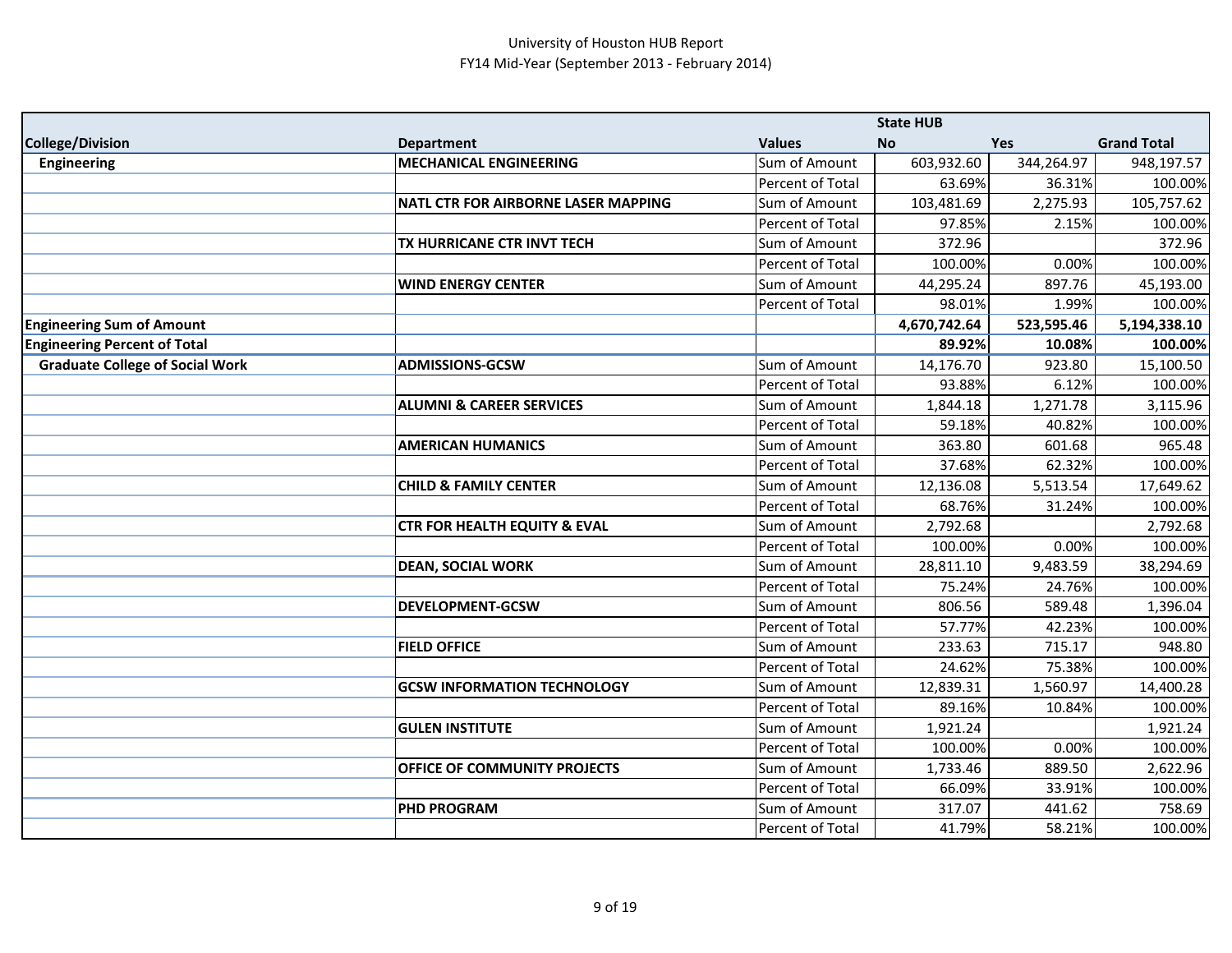|                                                         |                                           |                         | <b>State HUB</b> |            |                    |
|---------------------------------------------------------|-------------------------------------------|-------------------------|------------------|------------|--------------------|
| <b>College/Division</b>                                 | <b>Department</b>                         | <b>Values</b>           | <b>No</b>        | <b>Yes</b> | <b>Grand Total</b> |
| <b>Graduate College of Social Work Sum of Amount</b>    |                                           |                         | 77,975.81        | 21,991.13  | 99,966.94          |
| <b>Graduate College of Social Work Percent of Total</b> |                                           |                         | 78.00%           | 22.00%     | 100.00%            |
| <b>Honors College</b>                                   | <b>DEAN, HONORS COLLEGE</b>               | Sum of Amount           | 178,648.68       | 14,693.27  | 193,341.95         |
|                                                         |                                           | <b>Percent of Total</b> | 92.40%           | 7.60%      | 100.00%            |
|                                                         | <b>FORENSICS PROGRAM</b>                  | Sum of Amount           | 11,088.39        | 389.55     | 11,477.94          |
|                                                         |                                           | Percent of Total        | 96.61%           | 3.39%      | 100.00%            |
|                                                         | <b>HOUSTON TEACHERS INSTITUTE</b>         | Sum of Amount           | 472.24           |            | 472.24             |
|                                                         |                                           | Percent of Total        | 100.00%          | 0.00%      | 100.00%            |
| Honors College Sum of Amount                            |                                           |                         | 190,209.31       | 15,082.82  | 205,292.13         |
| <b>Honors College Percent of Total</b>                  |                                           |                         | 92.65%           | 7.35%      | 100.00%            |
| <b>Hotel and Restaurant Management</b>                  | <b>DEAN, HOTEL &amp; RESTAURANT MANAG</b> | Sum of Amount           | 50,336.31        | 1,472.52   | 51,808.83          |
|                                                         |                                           | Percent of Total        | 97.16%           | 2.84%      | 100.00%            |
|                                                         | HOTEL AND RESTAURANT MANAGEMENT           | Sum of Amount           | 863,928.38       | 344,520.70 | 1,208,449.08       |
|                                                         |                                           | Percent of Total        | 71.49%           | 28.51%     | 100.00%            |
| Hotel and Restaurant Management Sum of Amount           |                                           |                         | 914,264.69       | 345,993.22 | 1,260,257.91       |
| Hotel and Restaurant Management Percent of Total        |                                           |                         | 72.55%           | 27.45%     | 100.00%            |
| <b>Law Center</b>                                       | <b>ASSOCIATE DEAN, LAW</b>                | Sum of Amount           | 145.98           | 313.20     | 459.18             |
|                                                         |                                           | Percent of Total        | 31.79%           | 68.21%     | 100.00%            |
|                                                         | <b>BLAKELEY INSTITUTE</b>                 | Sum of Amount           | 10,458.79        | 1,132.29   | 11,591.08          |
|                                                         |                                           | <b>Percent of Total</b> | 90.23%           | 9.77%      | 100.00%            |
|                                                         | <b>BUSINESS SERVICES, LAW</b>             | Sum of Amount           | 9,535.22         | 32,272.82  | 41,808.04          |
|                                                         |                                           | Percent of Total        | 22.81%           | 77.19%     | 100.00%            |
|                                                         | <b>CAREER SERVICES, LAW</b>               | Sum of Amount           | 19,439.43        | 3,777.74   | 23,217.17          |
|                                                         |                                           | Percent of Total        | 83.73%           | 16.27%     | 100.00%            |
|                                                         | <b>CENTER PROGRAMS, LAW</b>               | Sum of Amount           | 326.78           |            | 326.78             |
|                                                         |                                           | Percent of Total        | 100.00%          | 0.00%      | 100.00%            |
|                                                         | <b>CHILDREN, LAW &amp; POLICY</b>         | Sum of Amount           | 437.22           |            | 437.22             |
|                                                         |                                           | Percent of Total        | 100.00%          | 0.00%      | 100.00%            |
|                                                         | <b>DEAN, LAW</b>                          | Sum of Amount           | 30,405.10        | 760.44     | 31,165.54          |
|                                                         |                                           | Percent of Total        | 97.56%           | 2.44%      | 100.00%            |
|                                                         | <b>EXTERNAL AFFAIRS, LAW</b>              | Sum of Amount           | 8,054.59         | 1,347.57   | 9,402.16           |
|                                                         |                                           | Percent of Total        | 85.67%           | 14.33%     | 100.00%            |
|                                                         | <b>FACILITIES, LAW</b>                    | Sum of Amount           | 33,524.26        | 12,415.99  | 45,940.25          |
|                                                         |                                           | Percent of Total        | 72.97%           | 27.03%     | 100.00%            |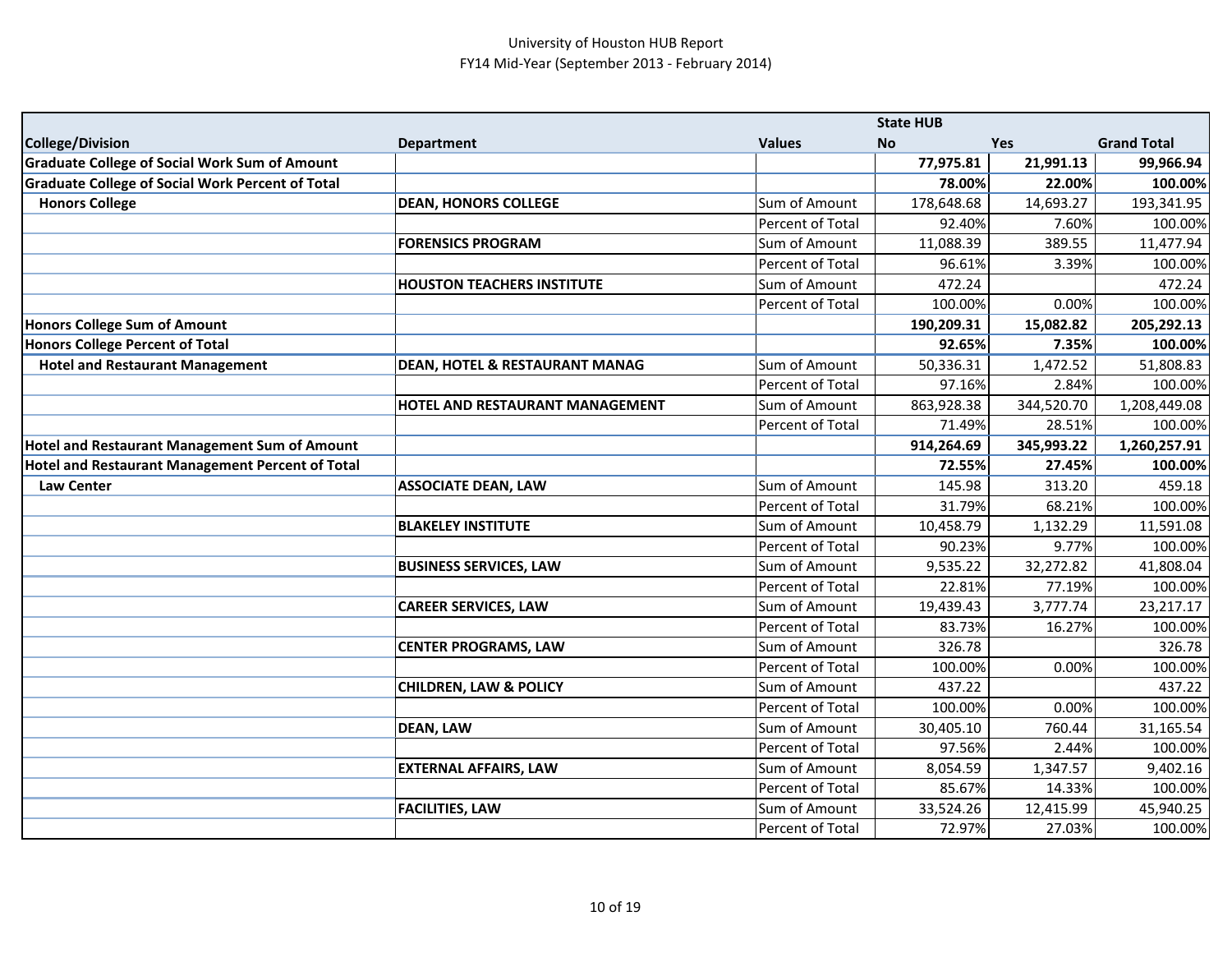|                                         |                                                |                  | <b>State HUB</b> |           |                    |
|-----------------------------------------|------------------------------------------------|------------------|------------------|-----------|--------------------|
| <b>College/Division</b>                 | <b>Department</b>                              | <b>Values</b>    | <b>No</b>        | Yes       | <b>Grand Total</b> |
|                                         | <b>FACULTY SUPPORT LAW</b>                     | Sum of Amount    | 19,699.06        | 13,296.74 | 32,995.80          |
|                                         |                                                | Percent of Total | 59.70%           | 40.30%    | 100.00%            |
|                                         | <b>HEALTH LAW &amp; POLICY INSTITUTE</b>       | Sum of Amount    | 10,313.46        | 2,877.19  | 13,190.65          |
|                                         |                                                | Percent of Total | 78.19%           | 21.81%    | 100.00%            |
|                                         | <b>INST OF HIGHER EDU &amp; GOVERNANCE LAW</b> | Sum of Amount    | 1,033.09         | 98.71     | 1,131.80           |
|                                         |                                                | Percent of Total | 91.28%           | 8.72%     | 100.00%            |
|                                         | <b>LAW</b>                                     | Sum of Amount    | 6,998.62         |           | 6,998.62           |
|                                         |                                                | Percent of Total | 100.00%          | 0.00%     | 100.00%            |
|                                         | <b>LAW INFORMATION TECHNOLOGY</b>              | Sum of Amount    | 34,146.23        | 7,109.74  | 41,255.97          |
|                                         |                                                | Percent of Total | 82.77%           | 17.23%    | 100.00%            |
|                                         | <b>LAW LIBRARY</b>                             | Sum of Amount    | 148,771.90       | 2,042.36  | 150,814.26         |
|                                         |                                                | Percent of Total | 98.65%           | 1.35%     | 100.00%            |
|                                         | <b>LEGAL AID CLINIC, LAW</b>                   | Sum of Amount    | 3,726.87         | 2,194.20  | 5,921.07           |
|                                         |                                                | Percent of Total | 62.94%           | 37.06%    | 100.00%            |
|                                         | <b>LEGAL RESEARCH &amp; WRITING, LAW</b>       | Sum of Amount    | 3,297.30         | 2,241.06  | 5,538.36           |
|                                         |                                                | Percent of Total | 59.54%           | 40.46%    | 100.00%            |
|                                         | NORTH AMERICAN CONSORTIUM OF LEGAL EDU         | Sum of Amount    | 126.03           |           | 126.03             |
|                                         |                                                | Percent of Total | 100.00%          | 0.00%     | 100.00%            |
|                                         | <b>PUBLIC RELS &amp; MARKETING, LAW</b>        | Sum of Amount    | 55,630.90        | 63.66     | 55,694.56          |
|                                         |                                                | Percent of Total | 99.89%           | 0.11%     | 100.00%            |
|                                         | <b>STUDENT ORGANIZATION, LAW</b>               | Sum of Amount    | 3,638.17         | 2,124.18  | 5,762.35           |
|                                         |                                                | Percent of Total | 63.14%           | 36.86%    | 100.00%            |
|                                         | <b>STUDENT SERVICES, LAW</b>                   | Sum of Amount    | 29,080.96        | 6,493.35  | 35,574.31          |
|                                         |                                                | Percent of Total | 81.75%           | 18.25%    | 100.00%            |
| <b>Law Center Sum of Amount</b>         |                                                |                  | 428,789.96       | 90,561.24 | 519,351.20         |
| <b>Law Center Percent of Total</b>      |                                                |                  | 82.56%           | 17.44%    | 100.00%            |
| <b>Liberal Arts and Social Sciences</b> | <b>AEROSPACE STUDIES</b>                       | Sum of Amount    | 7,187.65         | 7,368.43  | 14,556.08          |
|                                         |                                                | Percent of Total | 49.38%           | 50.62%    | 100.00%            |
|                                         | <b>AFRICAN-AMERICAN STUDIES</b>                | Sum of Amount    | 11,889.70        | 7,224.90  | 19,114.60          |
|                                         |                                                | Percent of Total | 62.20%           | 37.80%    | 100.00%            |
|                                         | <b>ART</b>                                     | Sum of Amount    | 91,837.15        | 11,476.28 | 103,313.43         |
|                                         |                                                | Percent of Total | 88.89%           | 11.11%    | 100.00%            |
|                                         | <b>ARTE PUBLICO</b>                            | Sum of Amount    | 282,335.68       | 4,285.20  | 286,620.88         |
|                                         |                                                | Percent of Total | 98.50%           | 1.50%     | 100.00%            |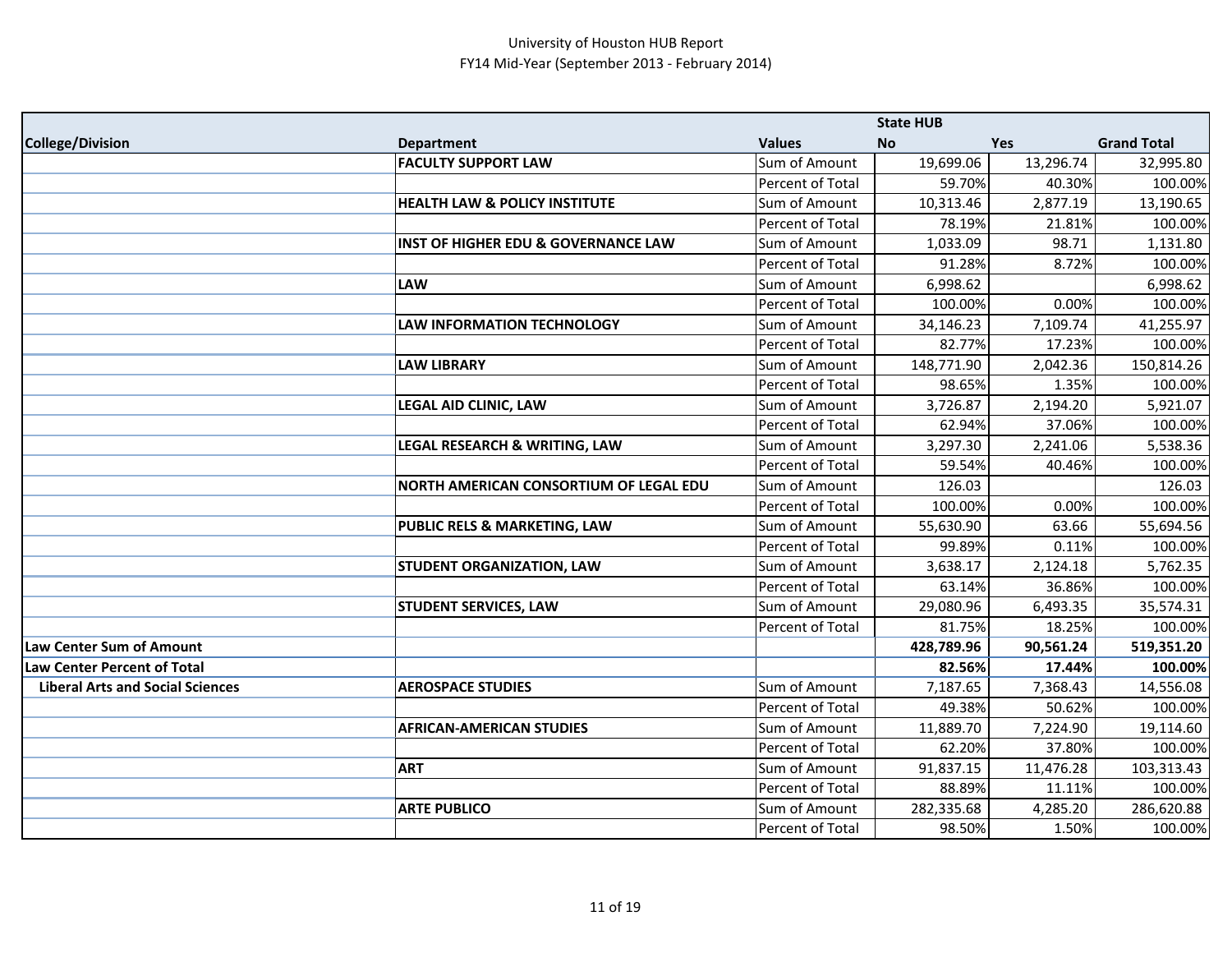|                                         |                                         |                  | <b>State HUB</b> |           |                    |
|-----------------------------------------|-----------------------------------------|------------------|------------------|-----------|--------------------|
| <b>College/Division</b>                 | <b>Department</b>                       | <b>Values</b>    | <b>No</b>        | Yes       | <b>Grand Total</b> |
| <b>Liberal Arts and Social Sciences</b> | <b>BAND</b>                             | Sum of Amount    | 140,376.96       | 2,654.72  | 143,031.68         |
|                                         |                                         | Percent of Total | 98.14%           | 1.86%     | 100.00%            |
|                                         | <b>BLAFFER GALLERY</b>                  | Sum of Amount    | 122,428.52       | 2,774.84  | 125,203.36         |
|                                         |                                         | Percent of Total | 97.78%           | 2.22%     | 100.00%            |
|                                         | <b>CENTER FOR PUBLIC HISTORY</b>        | Sum of Amount    | 8,349.48         | 1,324.19  | 9,673.67           |
|                                         |                                         | Percent of Total | 86.31%           | 13.69%    | 100.00%            |
|                                         | <b>CENTER FOR PUBLIC POLICY</b>         | Sum of Amount    | 49,382.81        | 3,499.71  | 52,882.52          |
|                                         |                                         | Percent of Total | 93.38%           | 6.62%     | 100.00%            |
|                                         | <b>COMMUNICATION</b>                    | Sum of Amount    | 70,809.52        | 13,819.77 | 84,629.29          |
|                                         |                                         | Percent of Total | 83.67%           | 16.33%    | 100.00%            |
|                                         | <b>COMMUNICATIONS DISORDERS</b>         | Sum of Amount    | 147,168.84       | 3,171.20  | 150,340.04         |
|                                         |                                         | Percent of Total | 97.89%           | 2.11%     | 100.00%            |
|                                         | <b>COMPARATIVE CULTURAL STUDIES</b>     | Sum of Amount    | 5,475.50         | 1,753.06  | 7,228.56           |
|                                         |                                         | Percent of Total | 75.75%           | 24.25%    | 100.00%            |
|                                         | <b>CTR NEURO AND BIOMECH RESEARCH</b>   | Sum of Amount    | 17,743.51        |           | 17,743.51          |
|                                         |                                         | Percent of Total | 100.00%          | 0.00%     | 100.00%            |
|                                         | <b>CWMCA CENTER FOR THE ARTS</b>        | Sum of Amount    | 126,036.39       | 3,653.91  | 129,690.30         |
|                                         |                                         | Percent of Total | 97.18%           | 2.82%     | 100.00%            |
|                                         | <b>DEAN, LIBERAL ARTS &amp; SOC SCI</b> | Sum of Amount    | 868,446.10       | 14,871.29 | 883,317.39         |
|                                         |                                         | Percent of Total | 98.32%           | 1.68%     | 100.00%            |
|                                         | <b>ECONOMICS</b>                        | Sum of Amount    | 24,768.76        | 10,487.40 | 35,256.16          |
|                                         |                                         | Percent of Total | 70.25%           | 29.75%    | 100.00%            |
|                                         | <b>ENGLISH</b>                          | Sum of Amount    | 124,140.70       | 20,458.42 | 144,599.12         |
|                                         |                                         | Percent of Total | 85.85%           | 14.15%    | 100.00%            |
|                                         | <b>HEALTH AND HUMAN PERFORMANCE</b>     | Sum of Amount    | 220,613.76       | 9,897.75  | 230,511.51         |
|                                         |                                         | Percent of Total | 95.71%           | 4.29%     | 100.00%            |
|                                         | <b>HISPANIC STUDIES</b>                 | Sum of Amount    | 18,386.62        | 21,219.82 | 39,606.44          |
|                                         |                                         | Percent of Total | 46.42%           | 53.58%    | 100.00%            |
|                                         | <b>HISTORY</b>                          | Sum of Amount    | 24,949.04        | 3,716.82  | 28,665.86          |
|                                         |                                         | Percent of Total | 87.03%           | 12.97%    | 100.00%            |
|                                         | <b>MEXICAN-AMERICAN STUDIES</b>         | Sum of Amount    | 22,277.44        | 8,742.14  | 31,019.58          |
|                                         |                                         | Percent of Total | 71.82%           | 28.18%    | 100.00%            |
|                                         | <b>MILITARY SCIENCE</b>                 | Sum of Amount    | 4,321.28         | 5,109.99  | 9,431.27           |
|                                         |                                         | Percent of Total | 45.82%           | 54.18%    | 100.00%            |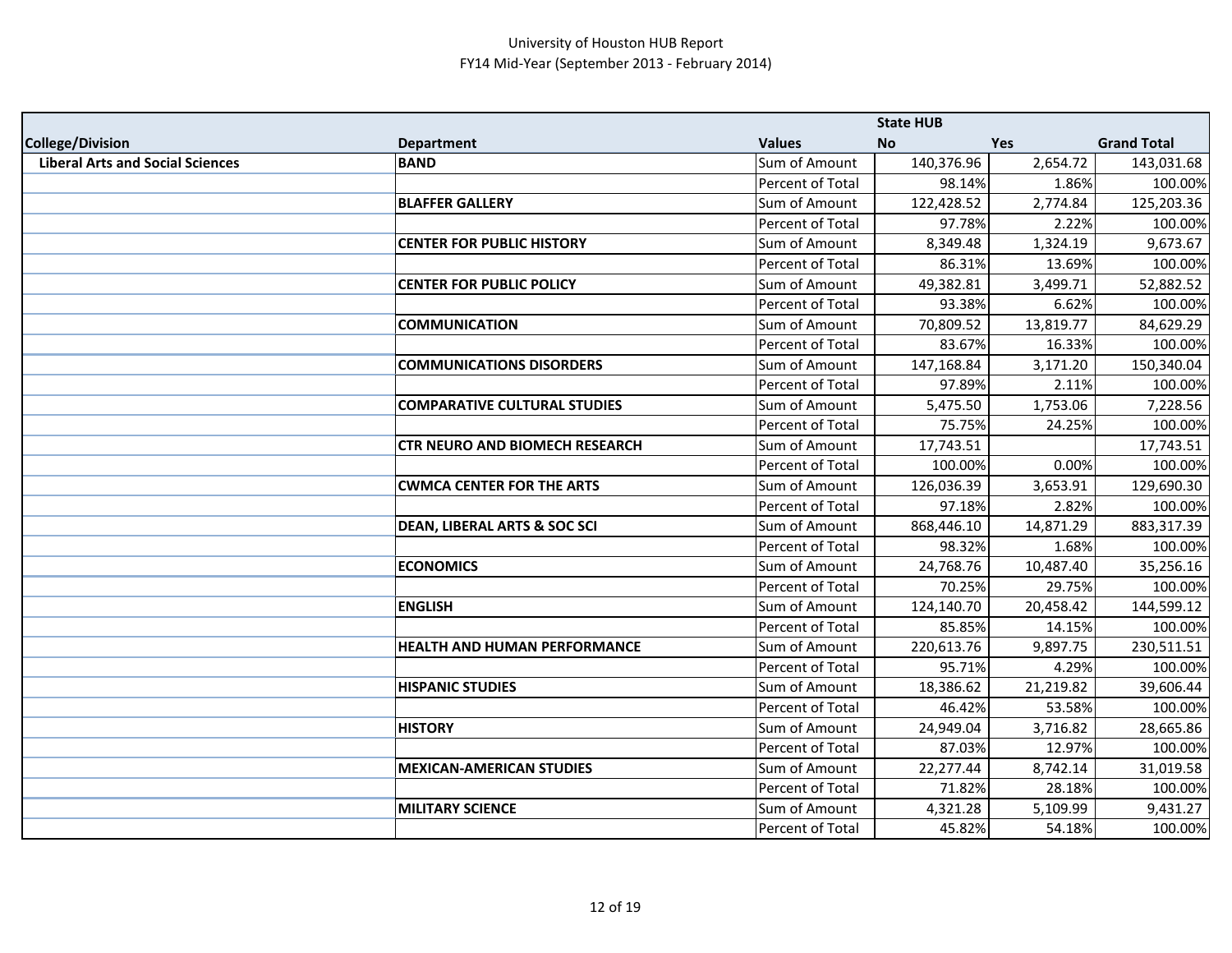|                                                          |                                                       |                  | <b>State HUB</b> |            |                    |
|----------------------------------------------------------|-------------------------------------------------------|------------------|------------------|------------|--------------------|
| <b>College/Division</b>                                  | <b>Department</b>                                     | <b>Values</b>    | <b>No</b>        | <b>Yes</b> | <b>Grand Total</b> |
|                                                          | <b>MODERN AND CLASSICAL LANGUAGES</b>                 | Sum of Amount    | 14,567.86        | 1,952.29   | 16,520.15          |
|                                                          |                                                       | Percent of Total | 88.18%           | 11.82%     | 100.00%            |
|                                                          | <b>MUSIC</b>                                          | Sum of Amount    | 213,274.23       | 6,332.90   | 219,607.13         |
|                                                          |                                                       | Percent of Total | 97.12%           | 2.88%      | 100.00%            |
|                                                          | <b>PHILOSOPHY</b>                                     | Sum of Amount    | 7,255.55         | 565.61     | 7,821.16           |
|                                                          |                                                       | Percent of Total | 92.77%           | 7.23%      | 100.00%            |
|                                                          | <b>POLITICAL SCIENCE</b>                              | Sum of Amount    | 12,412.36        | 10,440.00  | 22,852.36          |
|                                                          |                                                       | Percent of Total | 54.32%           | 45.68%     | 100.00%            |
|                                                          | <b>PSYCHOLOGY</b>                                     | Sum of Amount    | 227,109.07       | 12,920.29  | 240,029.36         |
|                                                          |                                                       | Percent of Total | 94.62%           | 5.38%      | 100.00%            |
|                                                          | <b>PUBLIC ADMINISTRATION PROGRAM</b>                  | Sum of Amount    | 3,977.97         | 445.00     | 4,422.97           |
|                                                          |                                                       | Percent of Total | 89.94%           | 10.06%     | 100.00%            |
|                                                          | <b>SOCIOLOGY</b>                                      | Sum of Amount    | 8,433.56         | 6,309.51   | 14,743.07          |
|                                                          |                                                       | Percent of Total | 57.20%           | 42.80%     | 100.00%            |
|                                                          | <b>THEATER</b>                                        | Sum of Amount    | 147,194.85       | 7,474.68   | 154,669.53         |
|                                                          |                                                       | Percent of Total | 95.17%           | 4.83%      | 100.00%            |
|                                                          | <b>WOMEN'S STUDIES PROGRAM</b>                        | Sum of Amount    | 26,278.14        | 1,460.04   | 27,738.18          |
|                                                          |                                                       | Percent of Total | 94.74%           | 5.26%      | 100.00%            |
| <b>Liberal Arts and Social Sciences Sum of Amount</b>    |                                                       |                  | 3,049,429.00     | 205,410.16 | 3,254,839.16       |
| <b>Liberal Arts and Social Sciences Percent of Total</b> |                                                       |                  | 93.69%           | 6.31%      | 100.00%            |
| Library                                                  | <b>UNIVERSITY LIBRARIES</b>                           | Sum of Amount    | 6,448,203.83     | 349,807.25 | 6,798,011.08       |
|                                                          |                                                       | Percent of Total | 94.85%           | 5.15%      | 100.00%            |
| <b>Library Sum of Amount</b>                             |                                                       |                  | 6,448,203.83     | 349,807.25 | 6,798,011.08       |
| <b>Library Percent of Total</b>                          |                                                       |                  | 94.85%           | 5.15%      | 100.00%            |
| <b>Natural Science and Mathematics</b>                   | <b>BIOLOGY &amp; BIOCHEMISTRY</b>                     | Sum of Amount    | 602,753.55       | 41,730.30  | 644,483.85         |
|                                                          |                                                       | Percent of Total | 93.53%           | 6.47%      | 100.00%            |
|                                                          | <b>CHEMISTRY</b>                                      | Sum of Amount    | 1,203,798.52     | 11,513.16  | 1,215,311.68       |
|                                                          |                                                       | Percent of Total | 99.05%           | 0.95%      | 100.00%            |
|                                                          | <b>COMPUTER SCIENCE</b>                               | Sum of Amount    | 96,314.10        | 38,877.14  | 135,191.24         |
|                                                          |                                                       | Percent of Total | 71.24%           | 28.76%     | 100.00%            |
|                                                          | <b>CTR FOR NUCLEAR RECEPTORS &amp; CELL SIGNALING</b> | Sum of Amount    | 298,827.79       | 6,096.17   | 304,923.96         |
|                                                          |                                                       | Percent of Total | 98.00%           | 2.00%      | 100.00%            |
|                                                          | <b>DEAN, NATURAL SCIENCE &amp; MATHE</b>              | Sum of Amount    | 256,086.98       | 119,496.26 | 375,583.24         |
|                                                          |                                                       | Percent of Total | 68.18%           | 31.82%     | 100.00%            |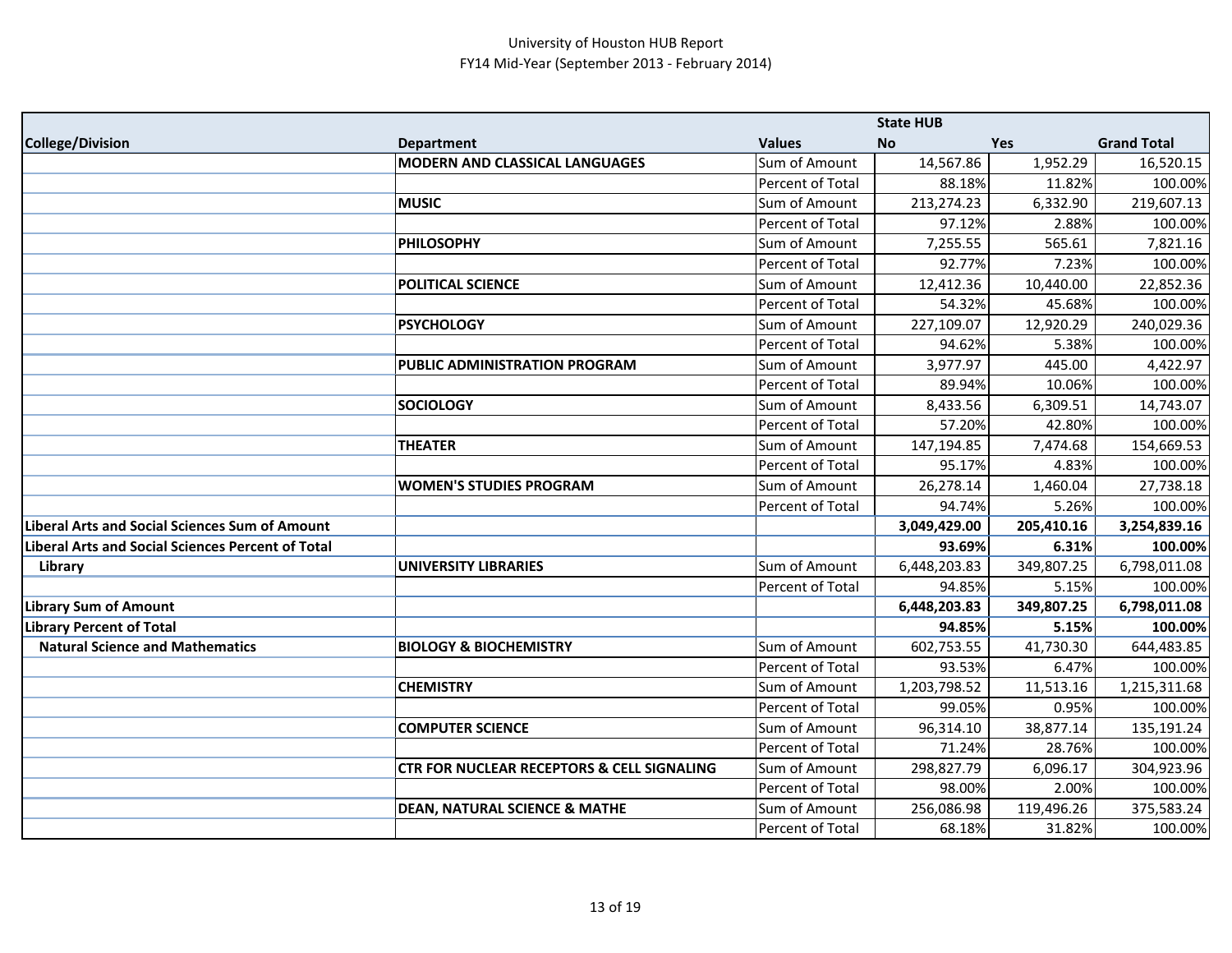|                                                         |                                            |                         | <b>State HUB</b> |            |                    |
|---------------------------------------------------------|--------------------------------------------|-------------------------|------------------|------------|--------------------|
| <b>College/Division</b>                                 | <b>Department</b>                          | <b>Values</b>           | <b>No</b>        | <b>Yes</b> | <b>Grand Total</b> |
| <b>Natural Science and Mathematics</b>                  | <b>EARTH AND ATMOSPHERIC SCIENCES</b>      | Sum of Amount           | 1,485,574.13     | 40,851.78  | 1,526,425.91       |
|                                                         |                                            | <b>Percent of Total</b> | 97.32%           | 2.68%      | 100.00%            |
|                                                         | INST FOR CLIMATE/ATMOSPHERIC SCIENCE (CAS) | Sum of Amount           | 139,244.78       |            | 139,244.78         |
|                                                         |                                            | <b>Percent of Total</b> | 100.00%          | 0.00%      | 100.00%            |
|                                                         | <b>INST FOR THEORETICAL &amp; ENG SCI</b>  | Sum of Amount           | 50.16            |            | 50.16              |
|                                                         |                                            | Percent of Total        | 100.00%          | 0.00%      | 100.00%            |
|                                                         | <b>INSTITUTE FOR MOLECULAR DESIGN</b>      | Sum of Amount           | 25,664.56        |            | 25,664.56          |
|                                                         |                                            | <b>Percent of Total</b> | 100.00%          | 0.00%      | 100.00%            |
|                                                         | <b>INSTITUTE FOR NANOENERGY</b>            | Sum of Amount           | 1,210.67         |            | 1,210.67           |
|                                                         |                                            | Percent of Total        | 100.00%          | 0.00%      | 100.00%            |
|                                                         | <b>MATHEMATICS</b>                         | Sum of Amount           | 100,025.39       | 18,583.36  | 118,608.75         |
|                                                         |                                            | Percent of Total        | 84.33%           | 15.67%     | 100.00%            |
|                                                         | <b>PHYSICS</b>                             | Sum of Amount           | 409,473.90       | 24,322.96  | 433,796.86         |
|                                                         |                                            | Percent of Total        | 94.39%           | 5.61%      | 100.00%            |
| <b>Natural Science and Mathematics Sum of Amount</b>    |                                            |                         | 4,619,024.53     | 301,471.13 | 4,920,495.66       |
| <b>Natural Science and Mathematics Percent of Total</b> |                                            |                         | 93.87%           | 6.13%      | 100.00%            |
| Optometry                                               | <b>DEAN, OPTOMETRY</b>                     | Sum of Amount           | 651,663.21       | 41,421.78  | 693,084.99         |
|                                                         |                                            | Percent of Total        | 94.02%           | 5.98%      | 100.00%            |
|                                                         | <b>OPT VISION SCIENCES</b>                 | Sum of Amount           | 427,253.28       | 5,351.07   | 432,604.35         |
|                                                         |                                            | Percent of Total        | 98.76%           | 1.24%      | 100.00%            |
|                                                         | <b>OPTOMETRY CLINIC</b>                    | Sum of Amount           | 2,745,801.82     | 65,690.21  | 2,811,492.03       |
|                                                         |                                            | Percent of Total        | 97.66%           | 2.34%      | 100.00%            |
| <b>Optometry Sum of Amount</b>                          |                                            |                         | 3,824,718.31     | 112,463.06 | 3,937,181.37       |
| <b>Optometry Percent of Total</b>                       |                                            |                         | 97.14%           | 2.86%      | 100.00%            |
| Pharmacy                                                | <b>CLINICAL PHARMACY &amp; ADMINISTRA</b>  | Sum of Amount           | 117,183.42       | 15,223.02  | 132,406.44         |
|                                                         |                                            | Percent of Total        | 88.50%           | 11.50%     | 100.00%            |
|                                                         | <b>DEAN, PHARMACY</b>                      | Sum of Amount           | 271,314.64       | 32,723.27  | 304,037.91         |
|                                                         |                                            | Percent of Total        | 89.24%           | 10.76%     | 100.00%            |
|                                                         | <b>EXPERIENTIAL PROGRAMS</b>               | Sum of Amount           | 46,841.92        | 799.13     | 47,641.05          |
|                                                         |                                            | Percent of Total        | 98.32%           | 1.68%      | 100.00%            |
|                                                         | <b>INSTITUTE FOR DRUG EDUCATION</b>        | Sum of Amount           | 2,274.79         |            | 2,274.79           |
|                                                         |                                            | Percent of Total        | 100.00%          | 0.00%      | 100.00%            |
|                                                         | <b>INSTITUTE OF COMMUNITY HEALTH</b>       | Sum of Amount           | 34.40            | 1,533.87   | 1,568.27           |
|                                                         |                                            | Percent of Total        | 2.19%            | 97.81%     | 100.00%            |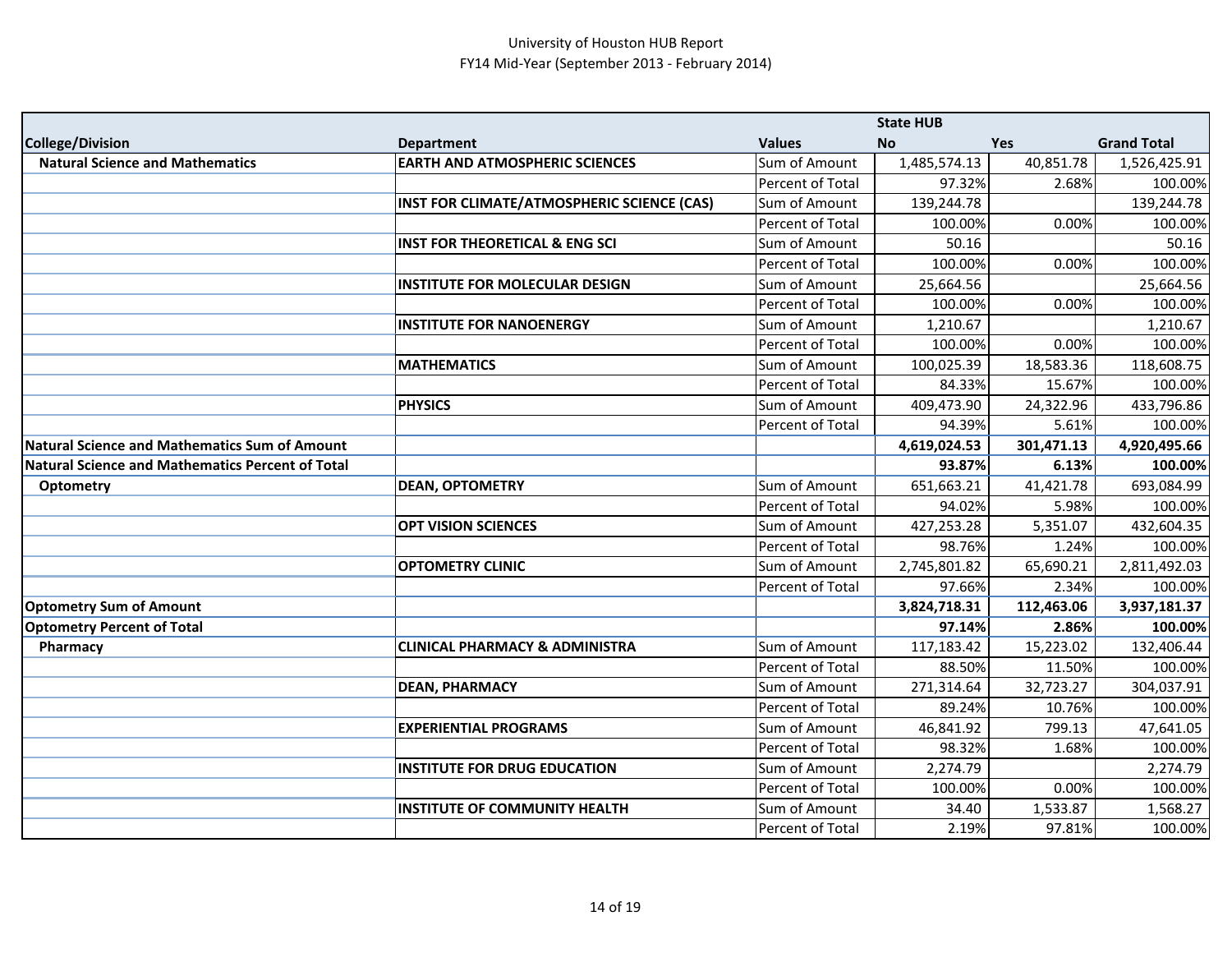|                                  |                                                     |                  | <b>State HUB</b> |            |                    |
|----------------------------------|-----------------------------------------------------|------------------|------------------|------------|--------------------|
| <b>College/Division</b>          | <b>Department</b>                                   | <b>Values</b>    | <b>No</b>        | Yes        | <b>Grand Total</b> |
| Pharmacy                         | PHARMACOLOGICAL & PHARMACEUTIC                      | Sum of Amount    | 242,057.69       | 2,533.86   | 244,591.55         |
|                                  |                                                     | Percent of Total | 98.96%           | 1.04%      | 100.00%            |
|                                  | <b>STUDENT SERVICES PHARMACY</b>                    | Sum of Amount    | 24,360.89        | 5,961.55   | 30,322.44          |
|                                  |                                                     | Percent of Total | 80.34%           | 19.66%     | 100.00%            |
| <b>Pharmacy Sum of Amount</b>    |                                                     |                  | 704,067.75       | 58,774.70  | 762,842.45         |
| <b>Pharmacy Percent of Total</b> |                                                     |                  | 92.30%           | 7.70%      | 100.00%            |
| <b>Research</b>                  | <b>ANIMAL CARE OPERATIONS</b>                       | Sum of Amount    | 228,153.38       | 6,679.96   | 234,833.34         |
|                                  |                                                     | Percent of Total | 97.16%           | 2.84%      | 100.00%            |
|                                  | <b>CENTER FOR ADVANCED COMPUTING &amp; DATA SYS</b> | Sum of Amount    | 248,574.02       | 154,567.28 | 403,141.30         |
|                                  |                                                     | Percent of Total | 61.66%           | 38.34%     | 100.00%            |
|                                  | <b>CENTER FOR ADVANCED MATERIALS</b>                | Sum of Amount    | 115,910.85       | 1,049.77   | 116,960.62         |
|                                  |                                                     | Percent of Total | 99.10%           | 0.90%      | 100.00%            |
|                                  | <b>CTR FOR BIOMED/ENVIRON GENOMIC</b>               | Sum of Amount    | 2,486.26         |            | 2,486.26           |
|                                  |                                                     | Percent of Total | 100.00%          | 0.00%      | 100.00%            |
|                                  | <b>GRANTS AND CONTRACTS</b>                         | Sum of Amount    | 6,314.71         | 1,368.41   | 7,683.12           |
|                                  |                                                     | Percent of Total | 82.19%           | 17.81%     | 100.00%            |
|                                  | <b>HOUSTON COASTAL CENTER</b>                       | Sum of Amount    | 2,331.02         | 78.93      | 2,409.95           |
|                                  |                                                     | Percent of Total | 96.72%           | 3.28%      | 100.00%            |
|                                  | OFFICE OF TECHNOLOGY MANAGEMENT                     | Sum of Amount    | 3,069.85         | 14,082.55  | 17,152.40          |
|                                  |                                                     | Percent of Total | 17.90%           | 82.10%     | 100.00%            |
|                                  | <b>RESEARCH</b>                                     | Sum of Amount    | 238,510.40       | 27,097.37  | 265,607.77         |
|                                  |                                                     | Percent of Total | 89.80%           | 10.20%     | 100.00%            |
|                                  | <b>RESEARCH FINANCIAL SERVICES</b>                  | Sum of Amount    | 767,397.86       | 107.38     | 767,505.24         |
|                                  |                                                     | Percent of Total | 99.99%           | 0.01%      | 100.00%            |
|                                  | <b>RESEARCH INFORMATION CENTER</b>                  | Sum of Amount    | 186,040.82       | 1,207.96   | 187,248.78         |
|                                  |                                                     | Percent of Total | 99.35%           | 0.65%      | 100.00%            |
|                                  | RESEARCH POLICIES/COMPLIANCE/COMMITTEES             | Sum of Amount    | 3,219.66         | 1,605.86   | 4,825.52           |
|                                  |                                                     | Percent of Total | 66.72%           | 33.28%     | 100.00%            |
|                                  | <b>SPACE VACUUM EPITAXY CENTER</b>                  | Sum of Amount    | 2,064.96         |            | 2,064.96           |
|                                  |                                                     | Percent of Total | 100.00%          | 0.00%      | 100.00%            |
|                                  | <b>TIMES</b>                                        | Sum of Amount    | 172,119.28       | 12,559.27  | 184,678.55         |
|                                  |                                                     | Percent of Total | 93.20%           | 6.80%      | 100.00%            |
|                                  | TX CTR SUPERCONDUCTIVITY AT UH                      | Sum of Amount    | 467,817.81       | 6,064.42   | 473,882.23         |
|                                  |                                                     | Percent of Total | 98.72%           | 1.28%      | 100.00%            |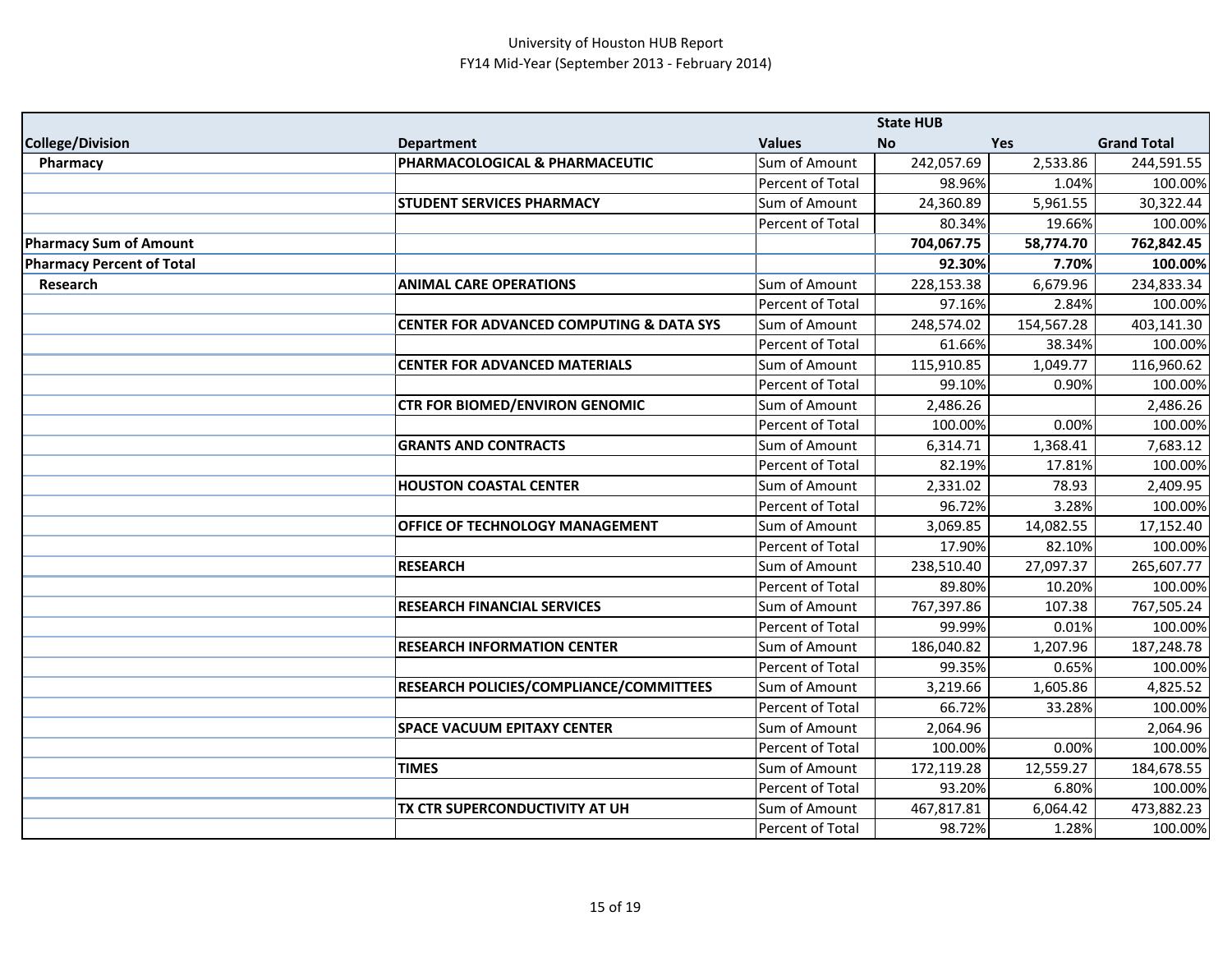|                                  |                                           |                  | <b>State HUB</b> |            |                    |
|----------------------------------|-------------------------------------------|------------------|------------------|------------|--------------------|
| <b>College/Division</b>          | <b>Department</b>                         | <b>Values</b>    | No               | Yes        | <b>Grand Total</b> |
| Research                         | TX OBESITY RESEARCH CENTER                | Sum of Amount    | 37,810.27        | 6,429.19   | 44,239.46          |
|                                  |                                           | Percent of Total | 85.47%           | 14.53%     | 100.00%            |
|                                  | <b>UH ENERGY CLUSTER</b>                  | Sum of Amount    | 12,284.93        |            | 12,284.93          |
|                                  |                                           | Percent of Total | 100.00%          | 0.00%      | 100.00%            |
|                                  | UH SEQUENCING CORE FACILITY               | Sum of Amount    | 5,088.60         |            | 5,088.60           |
|                                  |                                           | Percent of Total | 100.00%          | 0.00%      | 100.00%            |
| <b>Research Sum of Amount</b>    |                                           |                  | 2,499,194.68     | 232,898.35 | 2,732,093.03       |
| <b>Research Percent of Total</b> |                                           |                  | 91.48%           | 8.52%      | 100.00%            |
| <b>Student Affairs</b>           | <b>ADMISSIONS</b>                         | Sum of Amount    | 199,761.40       | 24,618.38  | 224,379.78         |
|                                  |                                           | Percent of Total | 89.03%           | 10.97%     | 100.00%            |
|                                  | <b>CAMPUS RECREATION</b>                  | Sum of Amount    | 203,003.53       | 111,090.09 | 314,093.62         |
|                                  |                                           | Percent of Total | 64.63%           | 35.37%     | 100.00%            |
|                                  | <b>CENTER FOR STUDENT INVOLVEMENT</b>     | Sum of Amount    | 162,993.32       | 40,790.17  | 203,783.49         |
|                                  |                                           | Percent of Total | 79.98%           | 20.02%     | 100.00%            |
|                                  | <b>CENTER FOR STUDENT MEDIA</b>           | Sum of Amount    | 81,474.45        | 1,944.72   | 83,419.17          |
|                                  |                                           | Percent of Total | 97.67%           | 2.33%      | 100.00%            |
|                                  | <b>CENTER FOR STUDENTS W/DISABILITIES</b> | Sum of Amount    | 391,517.62       | 33,723.75  | 425,241.37         |
|                                  |                                           | Percent of Total | 92.07%           | 7.93%      | 100.00%            |
|                                  | <b>CHILDREN'S LEARNING CENTER</b>         | Sum of Amount    | 56,955.29        | 7,248.64   | 64,203.93          |
|                                  |                                           | Percent of Total | 88.71%           | 11.29%     | 100.00%            |
|                                  | <b>COUNSELING AND PSYCH SVCS</b>          | Sum of Amount    | 7,268.33         | 5,073.34   | 12,341.67          |
|                                  |                                           | Percent of Total | 58.89%           | 41.11%     | 100.00%            |
|                                  | <b>CTR FOR LEADERSHIP &amp; FSL</b>       | Sum of Amount    | 4,123.19         | 797.99     | 4,921.18           |
|                                  |                                           | Percent of Total | 83.78%           | 16.22%     | 100.00%            |
|                                  | <b>DEAN OF STUDENTS</b>                   | Sum of Amount    | 40,938.65        | 10,444.96  | 51,383.61          |
|                                  |                                           | Percent of Total | 79.67%           | 20.33%     | 100.00%            |
|                                  | <b>ENROLLMENT MANAGEMENT SERVICES</b>     | Sum of Amount    | 330,059.19       | 60,416.85  | 390,476.04         |
|                                  |                                           | Percent of Total | 84.53%           | 15.47%     | 100.00%            |
|                                  | <b>ENROLLMENT MGMT PROD SUPPORT</b>       | Sum of Amount    | 89,284.93        | 3,282.87   | 92,567.80          |
|                                  |                                           | Percent of Total | 96.45%           | 3.55%      | 100.00%            |
|                                  | <b>LGBT RESOURCE CENTER</b>               | Sum of Amount    | 1,490.61         | 335.44     | 1,826.05           |
|                                  |                                           | Percent of Total | 81.63%           | 18.37%     | 100.00%            |
|                                  | <b>REGISTRATION AND ACADEMIC RECO</b>     | Sum of Amount    | 54,742.43        | 22,911.38  | 77,653.81          |
|                                  |                                           | Percent of Total | 70.50%           | 29.50%     | 100.00%            |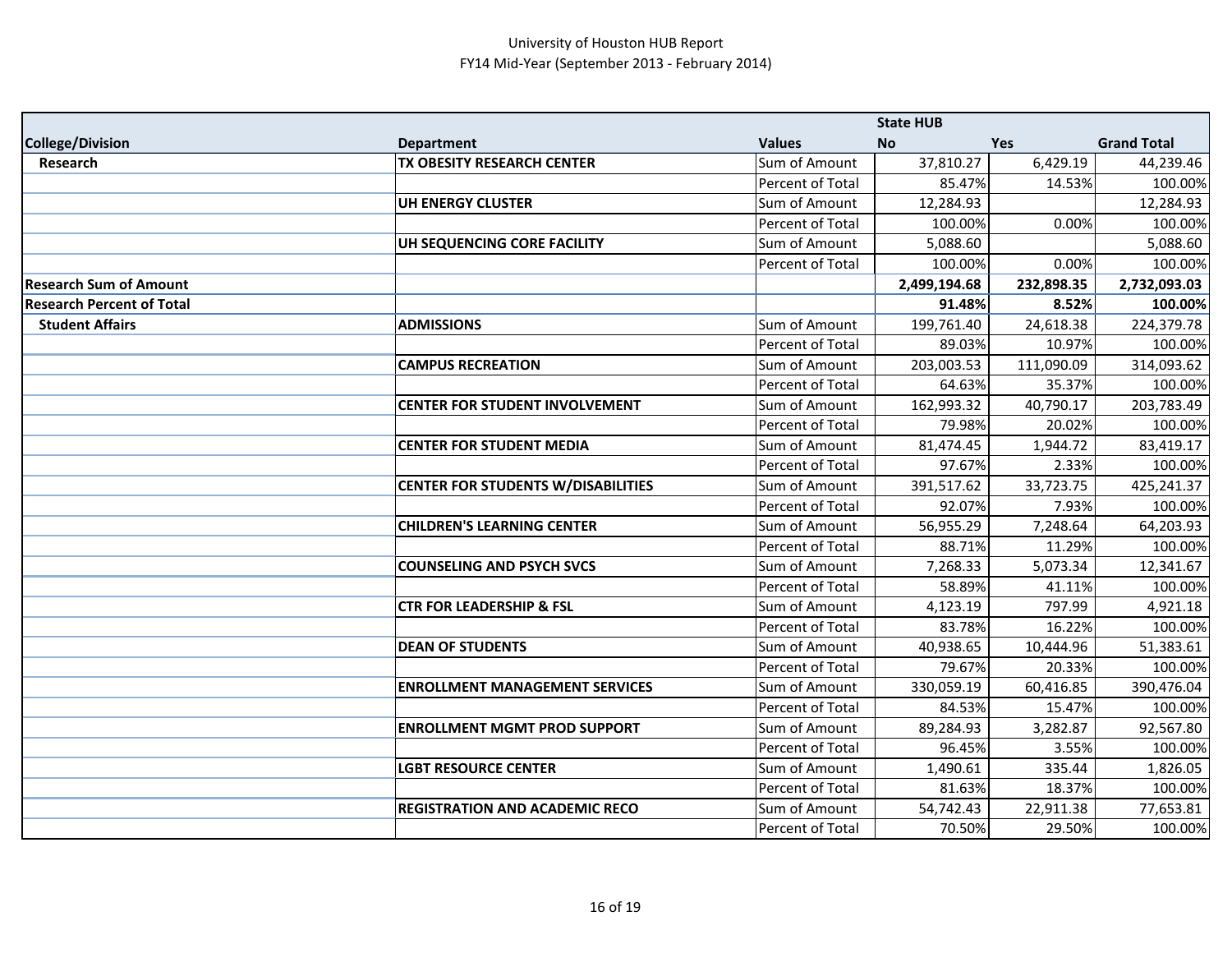|                                         |                                          |                         | <b>State HUB</b> |              |                    |
|-----------------------------------------|------------------------------------------|-------------------------|------------------|--------------|--------------------|
| <b>College/Division</b>                 | <b>Department</b>                        | <b>Values</b>           | <b>No</b>        | Yes          | <b>Grand Total</b> |
|                                         | <b>RELIGION CENTER</b>                   | Sum of Amount           | 2,456.35         | 1,728.58     | 4,184.93           |
|                                         |                                          | Percent of Total        | 58.70%           | 41.30%       | 100.00%            |
|                                         | <b>SCHOLARSHIPS AND FINANCIAL AID</b>    | Sum of Amount           | 44,955.54        | 41,038.62    | 85,994.16          |
|                                         |                                          | Percent of Total        | 52.28%           | 47.72%       | 100.00%            |
|                                         | <b>STU COMMUNICATION &amp; MARKETING</b> | Sum of Amount           | 34,525.91        | 8,947.21     | 43,473.12          |
|                                         |                                          | Percent of Total        | 79.42%           | 20.58%       | 100.00%            |
|                                         | <b>STUDENT AFFAIRS</b>                   | Sum of Amount           | 48,497.36        | 66,450.77    | 114,948.13         |
|                                         |                                          | Percent of Total        | 42.19%           | 57.81%       | 100.00%            |
|                                         | <b>STUDENT HEALTH CENTER</b>             | Sum of Amount           | 123,177.77       | 37,509.43    | 160,687.20         |
|                                         |                                          | Percent of Total        | 76.66%           | 23.34%       | 100.00%            |
|                                         | <b>STUDENT HOUSING - RESIDENTIAL</b>     | Sum of Amount           | 333,422.92       | 27,880.80    | 361,303.72         |
|                                         |                                          | Percent of Total        | 92.28%           | 7.72%        | 100.00%            |
|                                         | <b>UNIVERSITY CAREER SERVICES</b>        | Sum of Amount           | 15,410.41        | 21,042.26    | 36,452.67          |
|                                         |                                          | Percent of Total        | 42.28%           | 57.72%       | 100.00%            |
|                                         | <b>UNIVERSITY CENTER</b>                 | Sum of Amount           | 688,849.20       | 634,576.08   | 1,323,425.28       |
|                                         |                                          | Percent of Total        | 52.05%           | 47.95%       | 100.00%            |
|                                         | <b>URBAN EXPERIENCE VPSA</b>             | Sum of Amount           | 1,552.02         | 2,383.49     | 3,935.51           |
|                                         |                                          | Percent of Total        | 39.44%           | 60.56%       | 100.00%            |
|                                         | <b>VETERAN SERVICES</b>                  | Sum of Amount           | 2,148.23         | 1,062.20     | 3,210.43           |
|                                         |                                          | <b>Percent of Total</b> | 66.91%           | 33.09%       | 100.00%            |
|                                         | <b>WELLNESS CENTER</b>                   | Sum of Amount           | 1,866.81         | 316.44       | 2,183.25           |
|                                         |                                          | Percent of Total        | 85.51%           | 14.49%       | 100.00%            |
|                                         | <b>WOMEN'S RESOURCE CENTER</b>           | Sum of Amount           | 4,900.39         | 310.84       | 5,211.23           |
|                                         |                                          | Percent of Total        | 94.04%           | 5.96%        | 100.00%            |
| <b>Student Affairs Sum of Amount</b>    |                                          |                         | 2,925,375.85     | 1,165,925.30 | 4,091,301.15       |
| <b>Student Affairs Percent of Total</b> |                                          |                         | 71.50%           | 28.50%       | 100.00%            |
| <b>Technology</b>                       | <b>CENTER FOR APPLIED TECHNOLOGY</b>     | Sum of Amount           | 16,263.42        |              | 16,263.42          |
|                                         |                                          | Percent of Total        | 100.00%          | 0.00%        | 100.00%            |
|                                         | <b>CENTER FOR FUTURE OF HEALTH</b>       | Sum of Amount           | 1,957.31         |              | 1,957.31           |
|                                         |                                          | Percent of Total        | 100.00%          | 0.00%        | 100.00%            |
|                                         | <b>CENTER FOR LIFE SCIENCES TECH</b>     | Sum of Amount           | 210.60           |              | 210.60             |
|                                         |                                          | <b>Percent of Total</b> | 100.00%          | 0.00%        | 100.00%            |
|                                         | <b>CENTER FOR TECHNOLOGY LITERACY</b>    | Sum of Amount           | 37,604.65        | 13,460.52    | 51,065.17          |
|                                         |                                          | Percent of Total        | 73.64%           | 26.36%       | 100.00%            |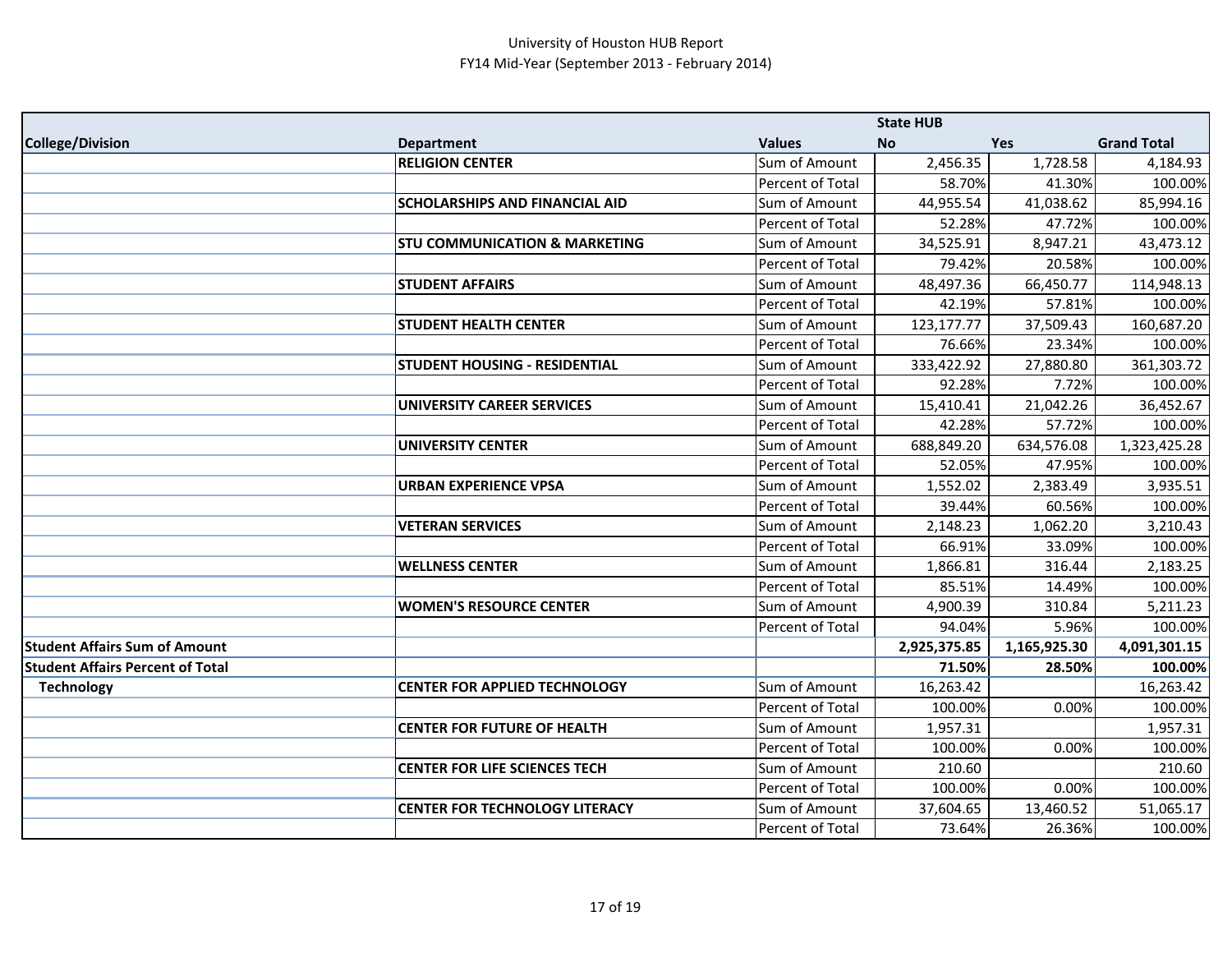|                                    |                                           |                  | <b>State HUB</b> |            |                    |
|------------------------------------|-------------------------------------------|------------------|------------------|------------|--------------------|
| <b>College/Division</b>            | <b>Department</b>                         | <b>Values</b>    | <b>No</b>        | Yes        | <b>Grand Total</b> |
|                                    | <b>CONSTRUCTION MANAGEMENT</b>            | Sum of Amount    | 6,290.89         | 880.43     | 7,171.32           |
|                                    |                                           | Percent of Total | 87.72%           | 12.28%     | 100.00%            |
|                                    | <b>DEAN, TECHNOLOGY</b>                   | Sum of Amount    | 142,086.85       | 146,442.62 | 288,529.47         |
|                                    |                                           | Percent of Total | 49.25%           | 50.75%     | 100.00%            |
|                                    | <b>ENGINEERING TECHNOLOGY</b>             | Sum of Amount    | 125,114.29       | 57,172.28  | 182,286.57         |
|                                    |                                           | Percent of Total | 68.64%           | 31.36%     | 100.00%            |
|                                    | HUMAN DEVELOP AND CONSUMER SCI            | Sum of Amount    | 19,903.99        | 8,821.93   | 28,725.92          |
|                                    |                                           | Percent of Total | 69.29%           | 30.71%     | 100.00%            |
|                                    | <b>INFORMATION &amp; LOGISTICS TECH</b>   | Sum of Amount    | 57,713.80        | 64,910.99  | 122,624.79         |
|                                    |                                           | Percent of Total | 47.07%           | 52.93%     | 100.00%            |
|                                    | TX MANUFACTURING ASSISTANCE CTR (TMAC)    | Sum of Amount    | 9,735.70         | 147.17     | 9,882.87           |
|                                    |                                           | Percent of Total | 98.51%           | 1.49%      | 100.00%            |
| <b>Technology Sum of Amount</b>    |                                           |                  | 416,881.50       | 291,835.94 | 708,717.44         |
| <b>Technology Percent of Total</b> |                                           |                  | 58.82%           | 41.18%     | 100.00%            |
| <b>University Advancement</b>      | <b>ADVANCEMENT EVENTS</b>                 | Sum of Amount    | 4,816.43         |            | 4,816.43           |
|                                    |                                           | Percent of Total | 100.00%          | 0.00%      | 100.00%            |
|                                    | <b>ADVANCEMENT INFORMATION SVCS</b>       | Sum of Amount    | 300.00           |            | 300.00             |
|                                    |                                           | Percent of Total | 100.00%          | 0.00%      | 100.00%            |
|                                    | <b>ANNUAL GIVING</b>                      | Sum of Amount    | 301,762.35       | 6,790.20   | 308,552.55         |
|                                    |                                           | Percent of Total | 97.80%           | 2.20%      | 100.00%            |
|                                    | <b>DEVELOPMENT</b>                        | Sum of Amount    | 12,938.80        | 27,586.25  | 40,525.05          |
|                                    |                                           | Percent of Total | 31.93%           | 68.07%     | 100.00%            |
|                                    | <b>DONOR &amp; ALUMNI RECORDS</b>         | Sum of Amount    | 6,744.51         |            | 6,744.51           |
|                                    |                                           | Percent of Total | 100.00%          | 0.00%      | 100.00%            |
|                                    | MARKETING-ADVANCEMENT                     | Sum of Amount    | 308,685.35       | 7,006.87   | 315,692.22         |
|                                    |                                           | Percent of Total | 97.78%           | 2.22%      | 100.00%            |
|                                    | <b>PLANNED GIVING</b>                     | Sum of Amount    | 30,090.93        | 36,425.14  | 66,516.07          |
|                                    |                                           | Percent of Total | 45.24%           | 54.76%     | 100.00%            |
|                                    | <b>PROSPECT MANAGEMENT &amp; RESEARCH</b> | Sum of Amount    | 16,887.04        |            | 16,887.04          |
|                                    |                                           | Percent of Total | 100.00%          | 0.00%      | 100.00%            |
|                                    | <b>UNIVERSITY ADVANCEMENT</b>             | Sum of Amount    | 167,795.61       | 63,675.05  | 231,470.66         |
|                                    |                                           | Percent of Total | 72.49%           | 27.51%     | 100.00%            |
|                                    | UNIVERSITY ADVANCEMENT SUPPORT            | Sum of Amount    | 17,957.76        | 16,602.89  | 34,560.65          |
|                                    |                                           | Percent of Total | 51.96%           | 48.04%     | 100.00%            |